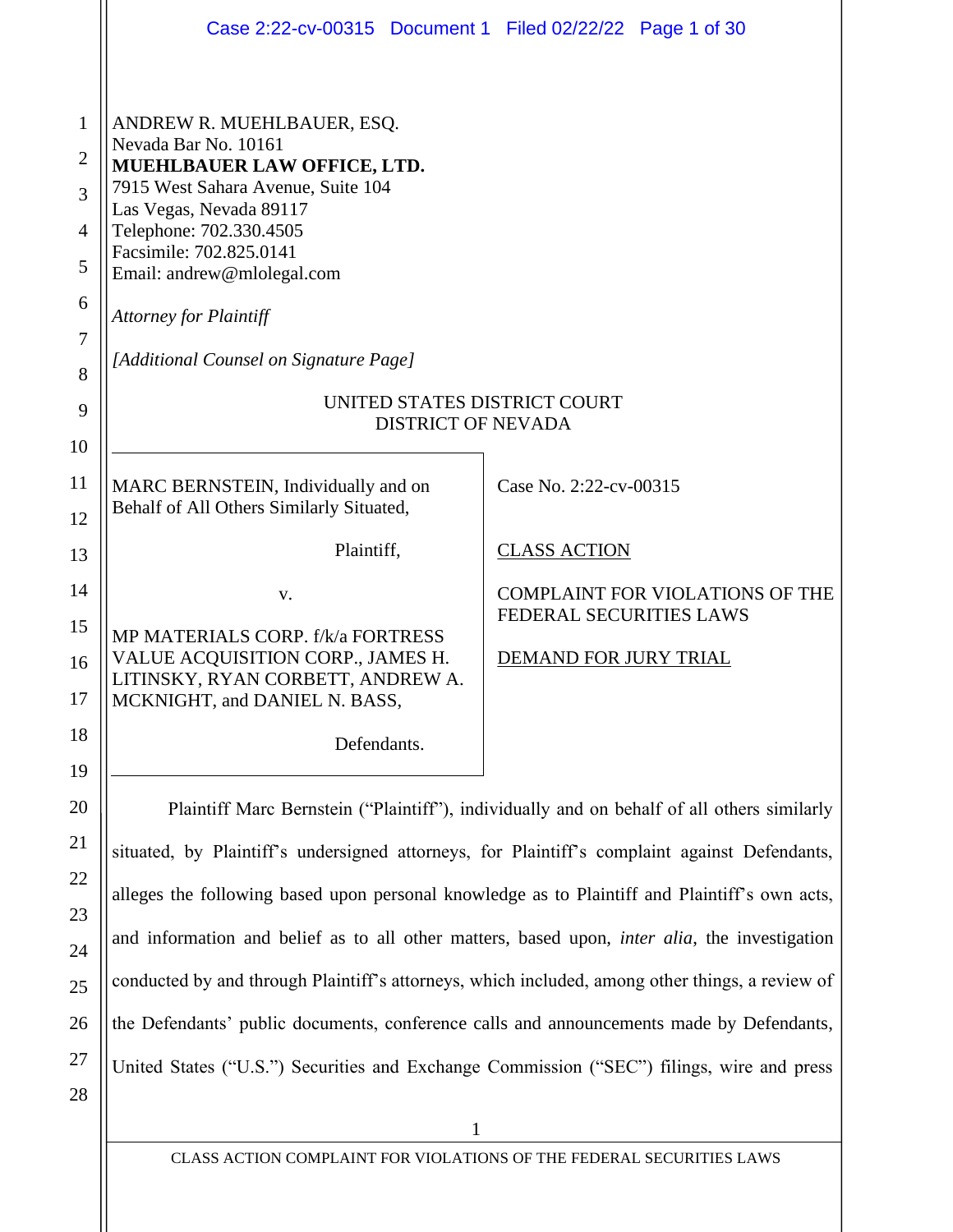releases published by and regarding MP Materials Corp. f/k/a Fortress Value Acquisition Corp. ("MP Materials" or the "Company"), analysts' reports and advisories about the Company, and information readily obtainable on the Internet. Plaintiff believes that substantial, additional evidentiary support will exist for the allegations set forth herein after a reasonable opportunity for discovery.

## **NATURE OF THE ACTION**

1. This is a federal securities class action on behalf of a class consisting of all persons and entities other than Defendants that purchased or otherwise acquired MP Materials securities between May 1, 2020 and February 2, 2022, both dates inclusive (the "Class Period"), seeking to recover damages caused by Defendants' violations of the federal securities laws and to pursue remedies under Sections 10(b) and 20(a) of the Securities Exchange Act of 1934 (the "Exchange Act") and Rule 10b-5 promulgated thereunder, against the Company and certain of its top officials.

2. MP Materials engages in the ownership and operation of integrated rare earth mining and processing facilities. The Company was previously known as "Fortress Value Acquisition Corp." ("FVAC") and operated as a special purpose acquisition company ("SPAC"). $^1$ 

3. In November 2020, FVAC consummated a merger with MP Mine Operations LLC ("MPMO") and Secure Natural Resources LLC ("SNR" and, collectively with MPMO, "Legacy MP Materials"), whereby, among other things, Legacy MP Materials became an indirect wholly-owned subsidiary of FVAC, and FVAC changed its name from "Fortress Value

1

 $<sup>1</sup>$  A SPAC, also called a blank-check company, is a development stage company that has no</sup> specific business plan or purpose or has indicated its business plan is to engage in a merger or acquisition with an unidentified company or companies, other entity, or person.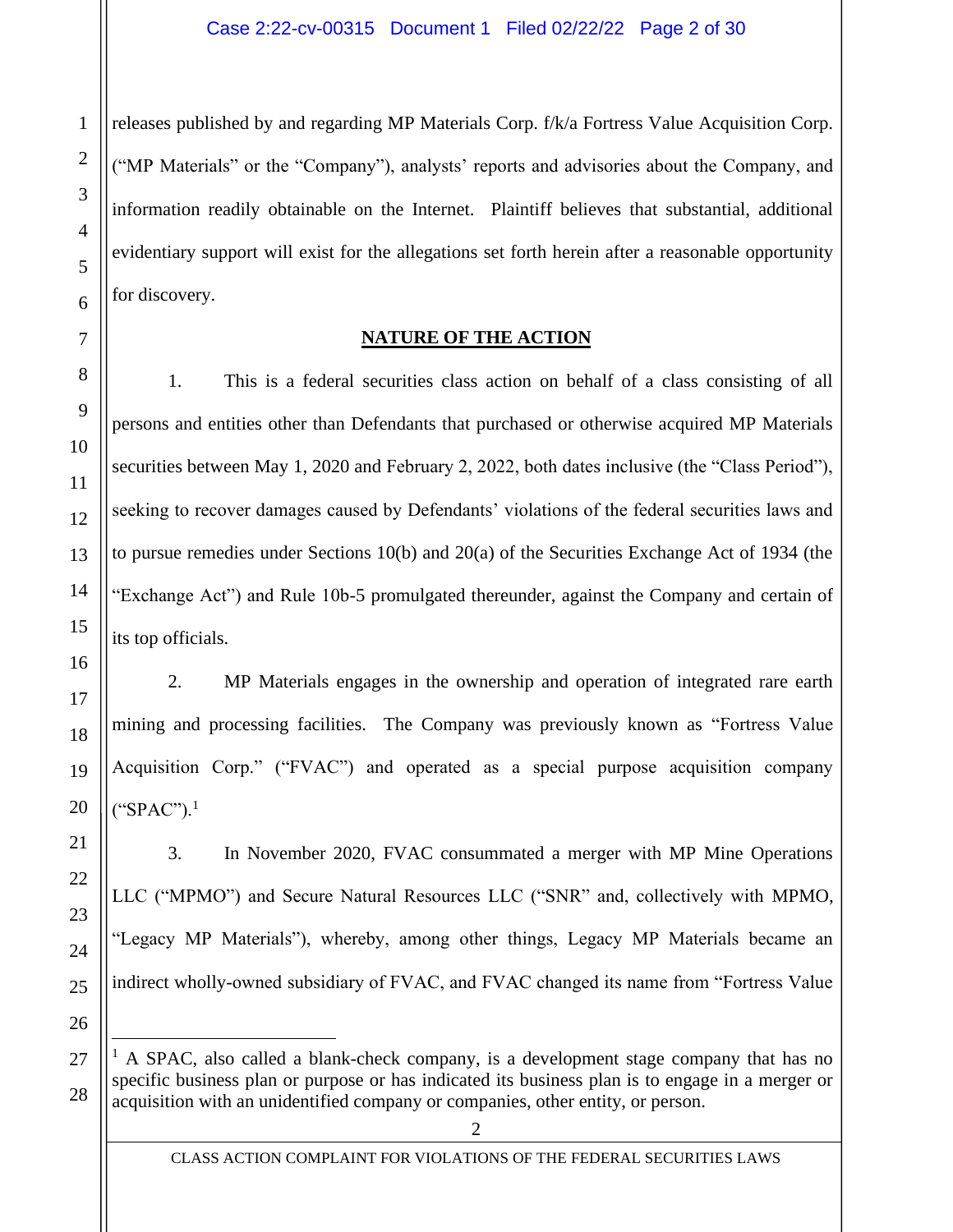Acquisition Corp." to "MP Materials Corp." (the "Business Combination"). As a result of the Business Combination, the Company began to own and operate the Mountain Pass Rare Earth Mine and Processing Facility ("Mountain Pass") in California.

4. Throughout the Class Period, Defendants made materially false and misleading statements regarding the Company's business, operations, and compliance policies. Specifically, Defendants made false and/or misleading statements and/or failed to disclose that: (i) FVAC had overstated its due diligence efforts and expertise with respect to identifying target companies to acquire; (ii) FVAC performed inadequate due diligence into Legacy MP Materials prior to the Business Combination, or else ignored significant red flags regarding, *inter alia*, Legacy MP Materials' management, compliance policies, and Mountain Pass's profitability; (iii) as a result, the Company's future business and financial prospects post-Business Combination were overstated; (iv) MP Materials engaged in an abusive transfer price manipulation scheme with a related party in the People's Republic of China ("China") to artificially inflate the Company's profits; (v) MP Materials' ore at Mountain Pass was not economically viable to harvest for rare earth metals; and (vi) as a result, the Company's public statements were materially false and misleading at all relevant times.

5. On February 3, 2022, Bonitas Research published a report (the "Bonitas Report") accusing MP Materials of executing an "abusive transfer price manipulation scheme" with a related party in China, Shenghe Resources Holding Co., Ltd. ("Shenghe"), which owned 7.7% of the Company as of March 22, 2021. Specifically, the Bonitas Report alleged that, since the second quarter of 2021 ("2Q21"), MP Materials and Shenghe "executed an abusive transfer price manipulation scheme whereby Shenghe overpaid for MP [Materials] concentrates to artificially inflate MP [Materials'] profits, [which] conveniently coincided with the SPAC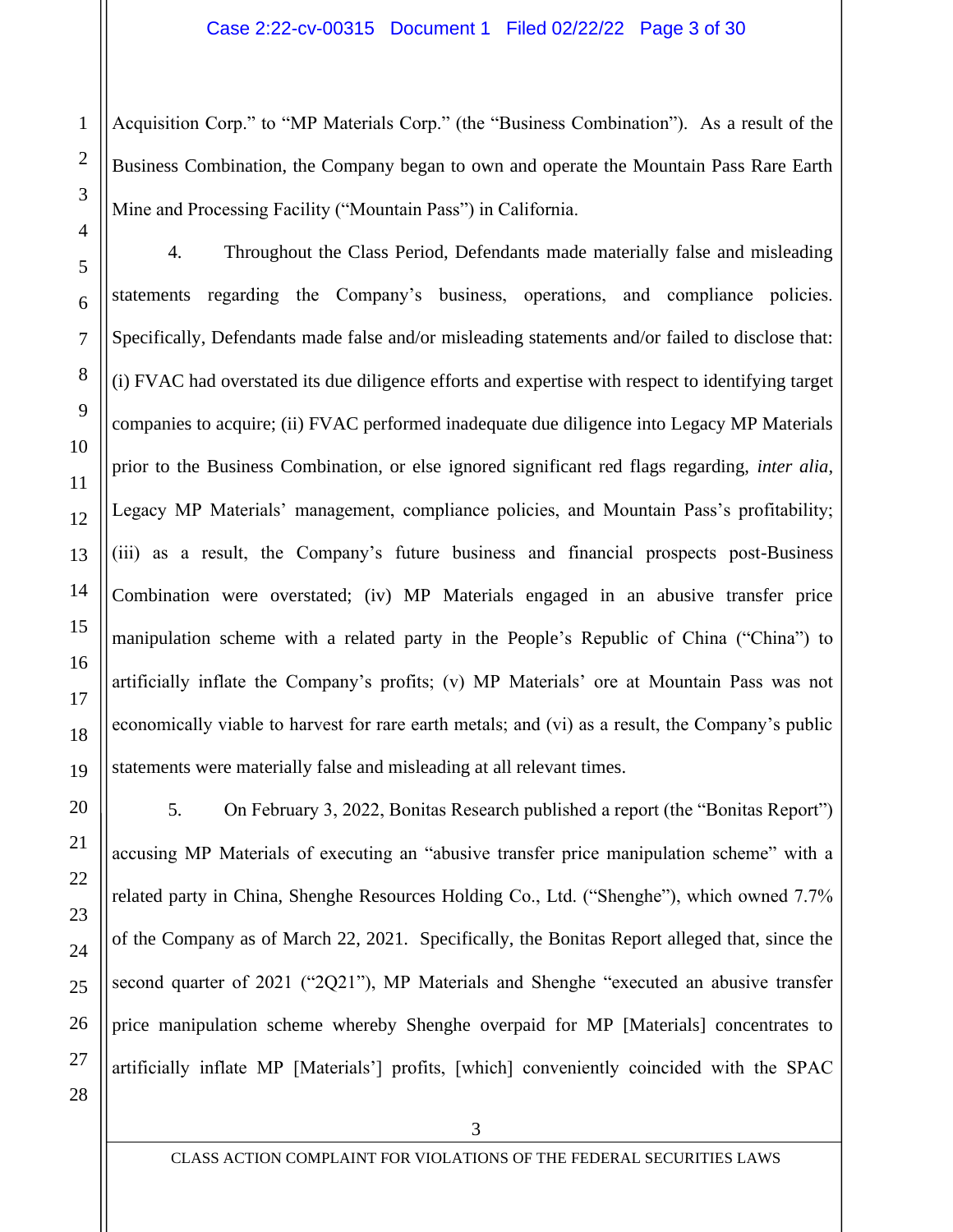### Case 2:22-cv-00315 Document 1 Filed 02/22/22 Page 4 of 30

insider lock-up expiration so that MP [Materials] insiders could sell MP [Materials] stock at artificially inflated prices." In addition, the Bonitas Report cited a September 2019 German academic study that concluded MP [Materials'] ore at Mountain Pass is "not economically viable to harvest for rare earth metals while 12 of the other 13 well known rare earth mines outside of China are economically feasible" at current market prices.

6. On this news, MP Materials' stock price fell \$5.61 per share, or 14.25%, to close at \$33.75 per share on February 3, 2022, on unusually heavy trading volume of 12,371,789 shares.

7. As a result of Defendants' wrongful acts and omissions, and the precipitous decline in the market value of the Company's securities, Plaintiff and other Class members have suffered significant losses and damages.

#### **JURISDICTION AND VENUE**

8. The claims asserted herein arise under and pursuant to Sections 10(b) and 20(a) of the Exchange Act (15 U.S.C. §§ 78j(b) and 78t(a)) and Rule 10b-5 promulgated thereunder by the SEC (17 C.F.R. § 240.10b-5).

9. This Court has jurisdiction over the subject matter of this action pursuant to 28 U.S.C. § 1331 and Section 27 of the Exchange Act.

10. Venue is proper in this Judicial District pursuant to Section 27 of the Exchange Act (15 U.S.C. § 78aa) and 28 U.S.C. § 1391(b). MP Materials is headquartered in this Judicial District, Defendants conduct business in this Judicial District, and a significant portion of Defendants' actions took place within this Judicial District.

11. In connection with the acts alleged in this complaint, Defendants, directly or indirectly, used the means and instrumentalities of interstate commerce, including, but not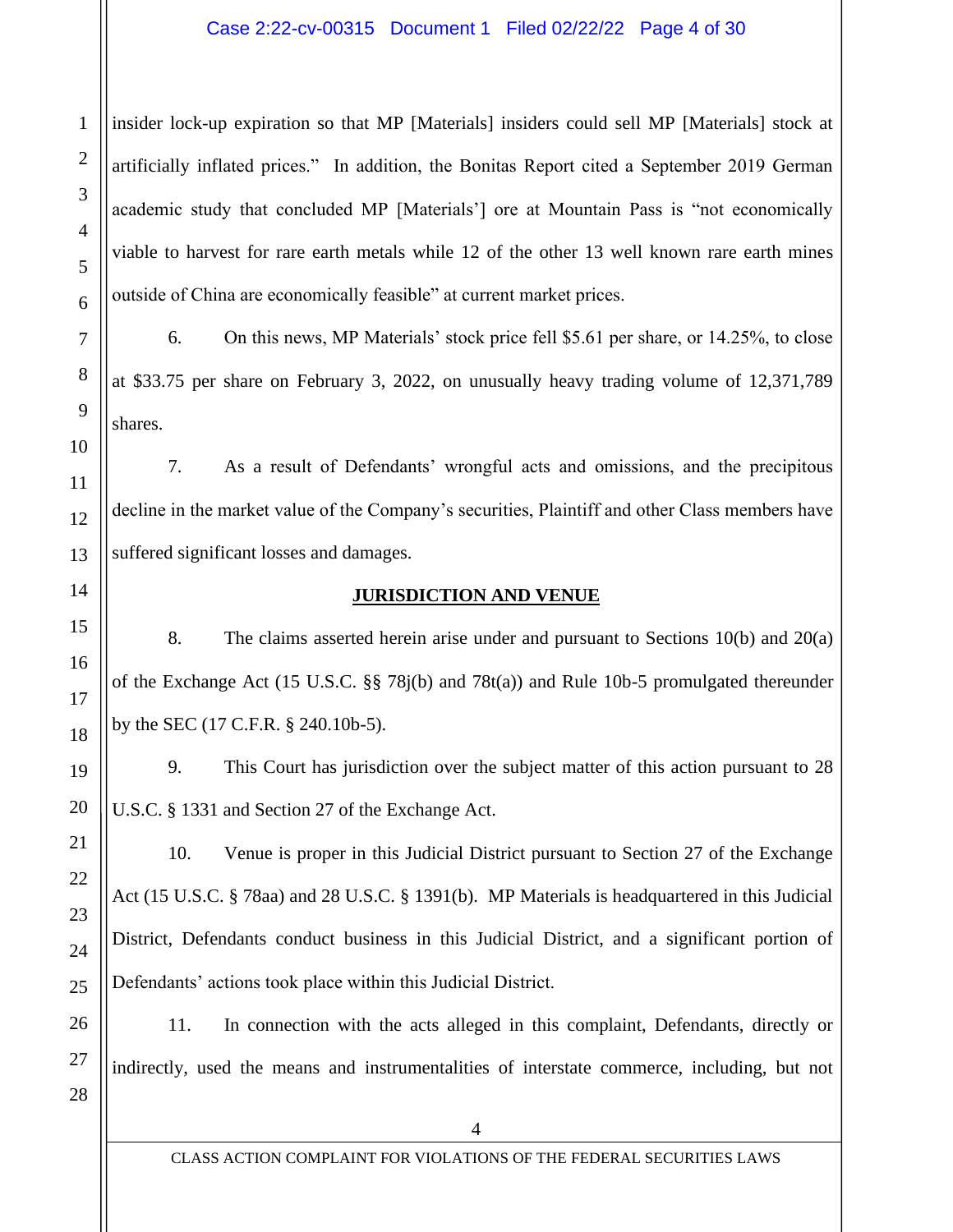limited to, the mails, interstate telephone communications, and the facilities of the national securities markets.

## **PARTIES**

12. Plaintiff, as set forth in the attached Certification, acquired MP Materials securities at artificially inflated prices during the Class Period and was damaged upon the revelation of the alleged corrective disclosures.

13. Defendant MP Materials is a Delaware corporation with principal executive offices located at 6720 Via Austi Parkway, Suite 450, Las Vegas, Nevada 89119. MP Materials' common stock trades in an efficient market on the New York Stock Exchange ("NYSE") under the trading symbol "MP". Prior to the Business Combination, the Company was a Delaware corporation with principal executive offices located at 1345 Avenue of the Americas, 46th Floor, New York, New York 10105, and its Class A common stock, redeemable warrants, and units traded on the NYSE under the trading symbols "FVAC", "FVAC WS", and "FVAC.U", respectively.

14. Defendant James H. Litinsky ("Litinsky") has served as MP Materials' Chairman and Chief Executive Officer ("CEO") at all relevant times following the Business Combination.

15. Defendant Ryan Corbett ("Corbett") has served as MP Materials' Chief Financial Officer ("CFO") at all relevant times following the Business Combination.

16. Defendant Andrew A. McKnight ("McKnight") served as MP Materials' CEO at all relevant times prior to the Business Combination.

17. Defendant Daniel N. Bass ("Bass") served as MP Materials' CFO at all relevant times prior to the Business Combination.

25 26 27

5

1

2

3

4

5

6

7

8

9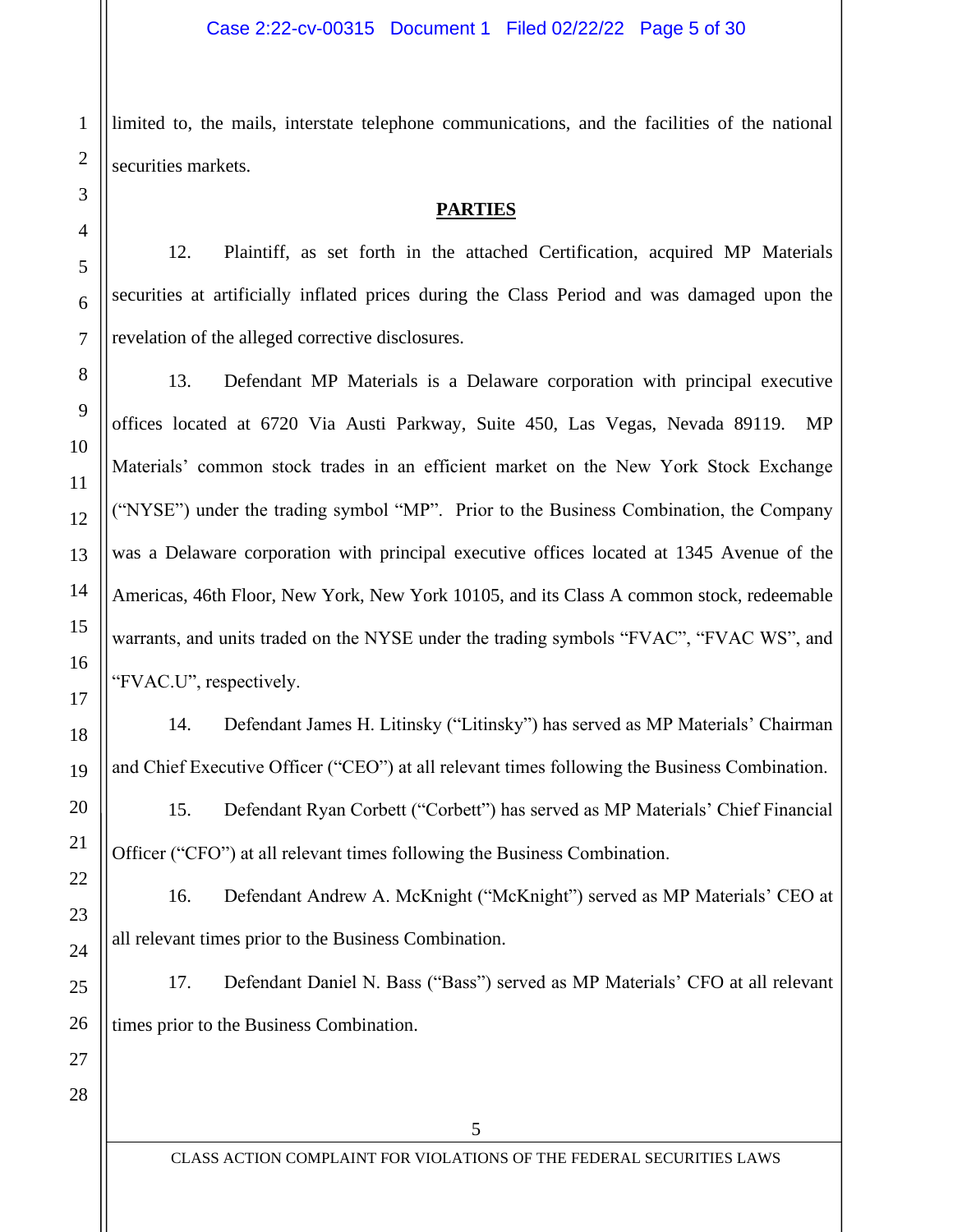18. Defendants Litinsky, Corbett, McKnight, and Bass are sometimes referred to herein as the "Individual Defendants."

19. The Individual Defendants possessed the power and authority to control the contents of MP Materials' SEC filings, press releases, and other market communications. The Individual Defendants were provided with copies of MP Materials' SEC filings and press releases alleged herein to be misleading prior to or shortly after their issuance and had the ability and opportunity to prevent their issuance or to cause them to be corrected. Because of their positions with MP Materials, and their access to material information available to them but not to the public, the Individual Defendants knew that the adverse facts specified herein had not been disclosed to and were being concealed from the public, and that the positive representations being made were then materially false and misleading. The Individual Defendants are liable for the false statements and omissions pleaded herein.

20. MP Materials and the Individual Defendants are collectively referred to herein, in whole or in part, as "Defendants."

# **SUBSTANTIVE ALLEGATIONS**

## **Background**

21. MP Materials engages in the ownership and operation of integrated rare earth mining and processing facilities. The Company was previously known as "Fortress Value Acquisition Corp." and operated as a SPAC.

22. In November 2020, FVAC consummated a merger with Legacy MP Materials, whereby, among other things, Legacy MP Materials became an indirect wholly-owned subsidiary of FVAC, and FVAC changed its name from "Fortress Value Acquisition Corp." to "MP Materials Corp." As a result of the Business Combination, the Company began to own

1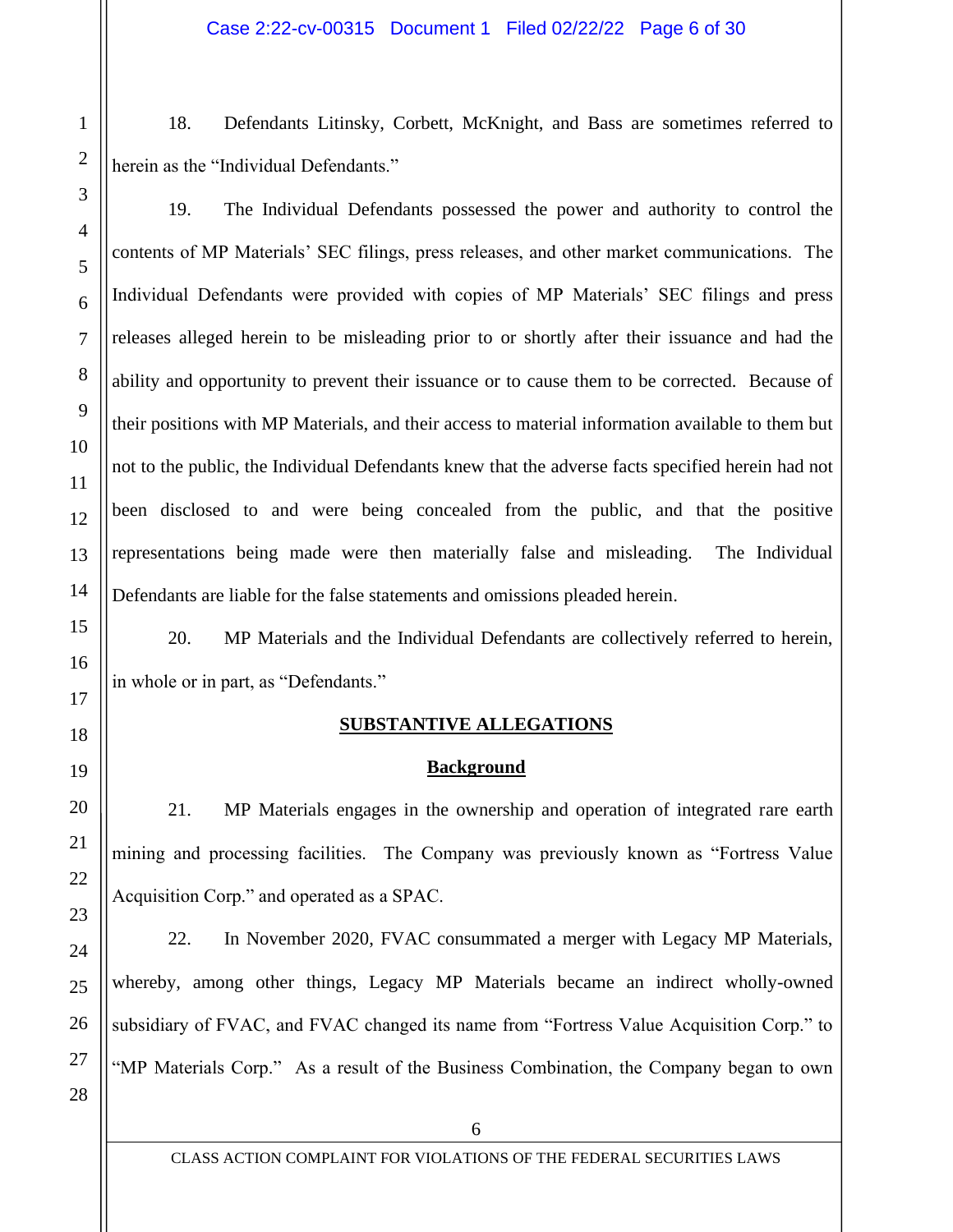and operate Mountain Pass in California. MPMO acquired the Mountain Pass mine and processing facilities in July 2017, and SNR holds the mineral rights to the Mountain Pass mine and surrounding areas as well as intellectual property rights related to the processing and development of rare earth minerals.

23. Legacy MP Materials and, following the Business Combination, MP Materials, has historically transacted with Shenghe, a related party in China. Particularly, since 2017, Legacy MP Materials had entered into several commercial and restated agreements with Shenghe, whereby Shenghe would, *inter alia*, help finance Legacy MP Materials' operations at Mountain Pass and purchase its rare earth materials, before reselling those materials to customers in China. The Company continued to operate under restated and amended agreements with Shenghe following the Business Combination.

## **Materially False and Misleading Statements Issued During the Class Period**

24. The Class Period begins on May 1, 2020, when MP Materials—then still known as FVAC—filed a prospectus on Form 424B4 with the SEC in connection with its initial public offering (the "Prospectus"). With respect to FVAC's purported business strategy, that filing stated, among other things, that the Company "intend[s] to deploy a pro-active, thematic sourcing strategy"; that "[o]ur selection process will leverage our team's network of industry, private equity sponsor, credit fund sponsor and lending community relationships as well as relationships with management teams of public and private companies, investment bankers, restructuring advisers, attorneys and accountants"; and that FVAC's management would utilize a "disciplined process of pursuing and reviewing promising leads."

25. With respect to FVAC's purported acquisition criteria, the Prospectus represented that the Company "intend[s] to seek to acquire one or more businesses that we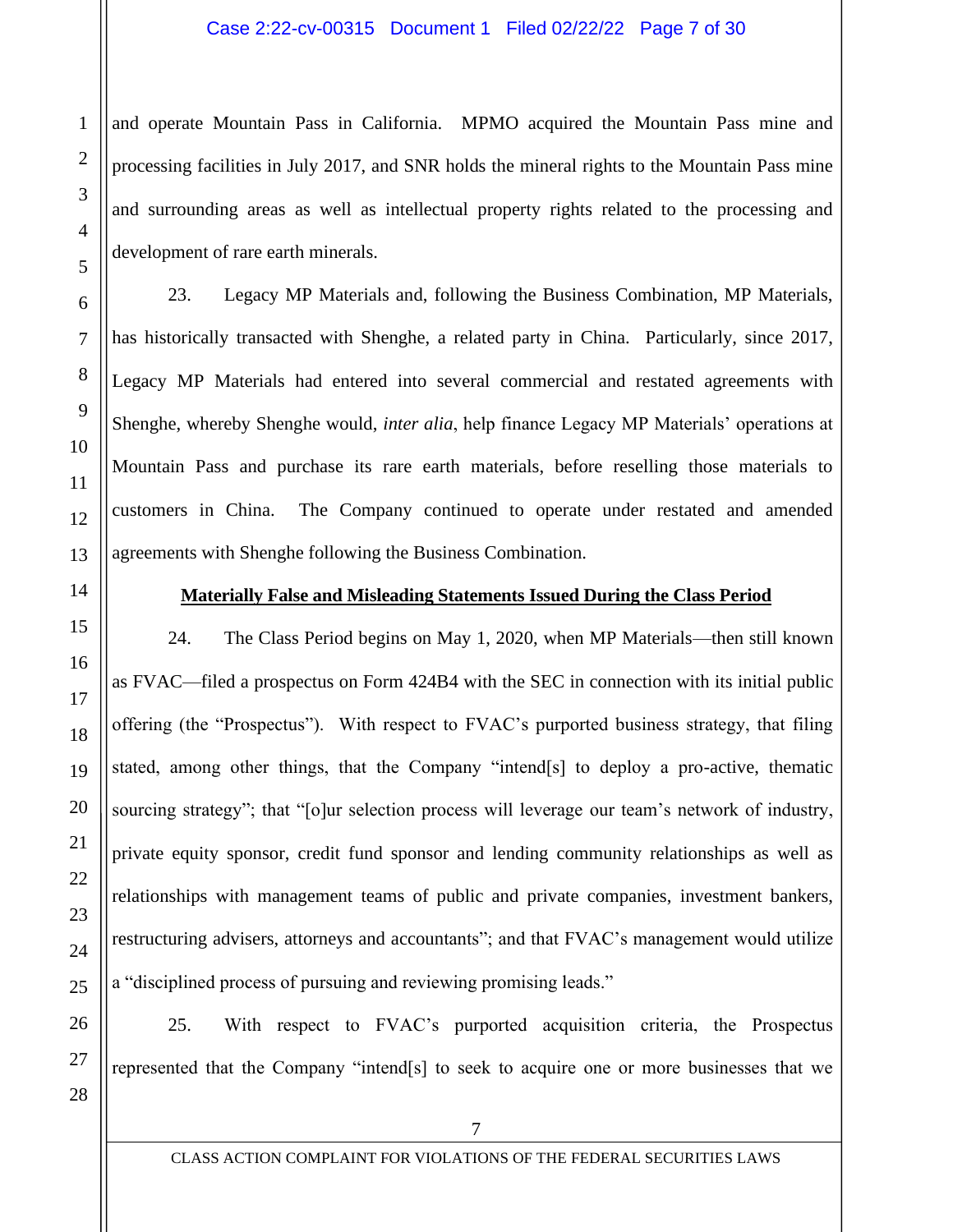## Case 2:22-cv-00315 Document 1 Filed 02/22/22 Page 8 of 30

believe . . . exhibit unrecognized value or other characteristics that we believe have been misevaluated by the marketplace based on our company specific analysis and due diligence review"; that "this process will include, among other things, a review and analysis of the company's capital structure, quality of earnings, potential for operational improvements, corporate governance, customers, material contracts, and industry background and trends"; and that the Company "intend[s] to leverage the operational experience and disciplined investment approach of our team to identify opportunities to unlock value that our experience in complex situations allows us to pursue."

26. Moreover, as part of FVAC's purported acquisition process, the Prospectus assured investors that "[i]n evaluating a prospective target business, we expect to conduct a thorough due diligence review[,]" including "meetings with incumbent management and employees, document reviews, inspection of facilities, as well as a review of financial, operational, legal and other information which will be made available to us."

27. On June 9, 2020, MP Materials filed a quarterly report on Form 10-Q with the SEC, reporting the Company's financial and operating results for the quarter ended March 31, 2020 (the "1Q20 10-Q"). That filing stated, in relevant part:

[W]e will be using . . . funds for identifying and evaluating prospective acquisition candidates, performing business due diligence on prospective target businesses, traveling to and from the offices, plants or similar locations of prospective target businesses, reviewing corporate documents and material agreements of prospective target businesses, selecting the target business to acquire and structuring, negotiating and consummating the Business Combination.

28. Appended as exhibits to the 1Q20 10-Q were signed certifications pursuant to the Sarbanes-Oxley Act of 2002 ("SOX"), wherein Defendants McKnight and Bass certified that "[t]he [1Q20 10-Q] fully complies with the requirements of Section 13(a) or 15(d) of the

1

2

3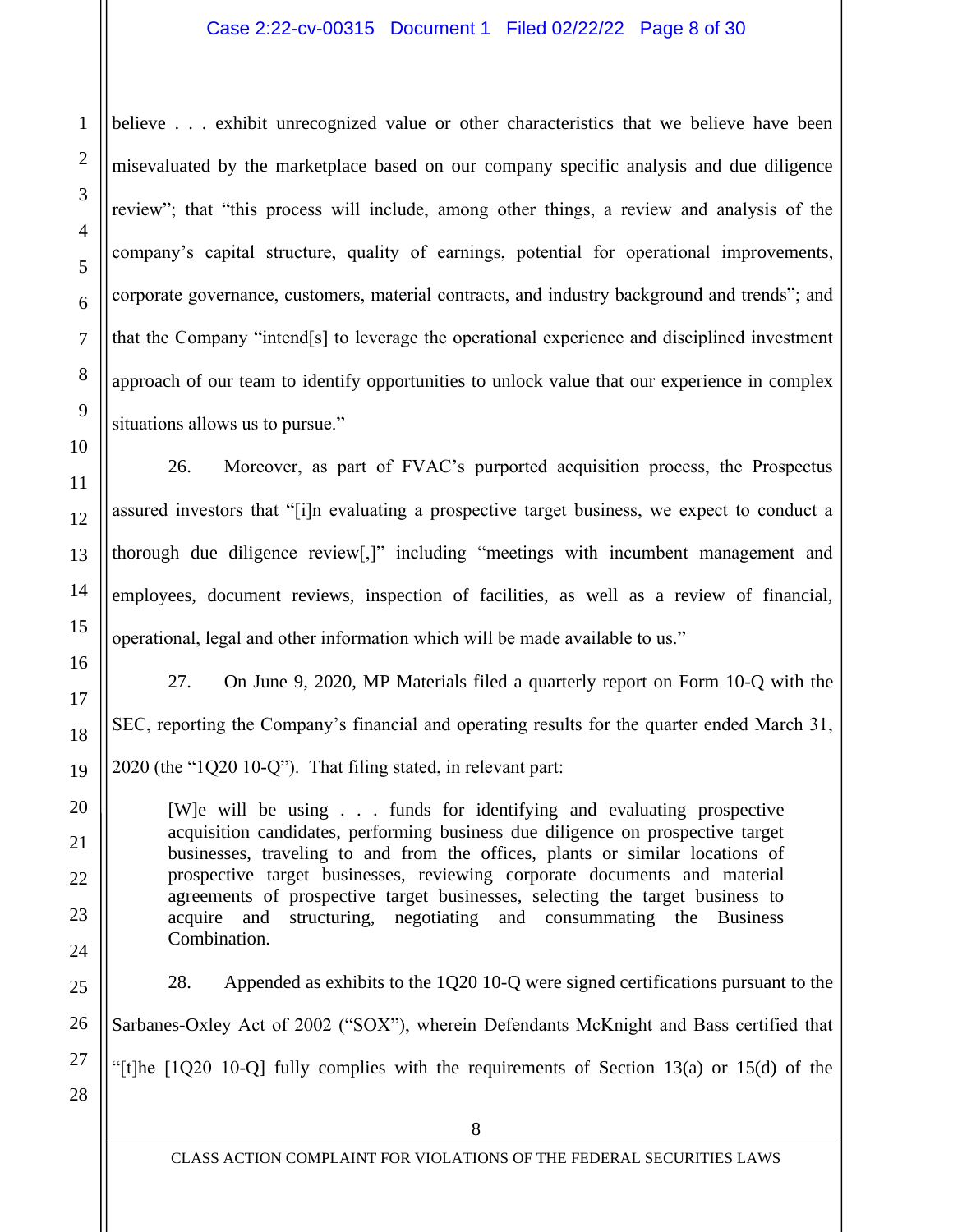## Case 2:22-cv-00315 Document 1 Filed 02/22/22 Page 9 of 30

9 CLASS ACTION COMPLAINT FOR VIOLATIONS OF THE FEDERAL SECURITIES LAWS 1 2 3 4 5 6 7 8 9 10 11 12 13 14 15 16 17 18 19 20 21 22 23 24 25 26 27 28 [Exchange Act]" and that "[t]he information contained in the [1Q20 10-Q] fairly presents, in all material respects, the financial condition and results of operations of the Company." 29. On July 15, 2020, Legacy MP Materials issued a press release announcing the contemplated Business Combination with FVAC (the "July 2020 Press Release"). That press release quoted Defendant McKnight, who stated: We believe MP Materials is a compelling opportunity to invest in an irreplaceable, world‐class asset at a point in time when demand from electric vehicles, wind turbines, and other technologies is hitting an inflection point, and while the need to find a reliable and resilient source for rare earths is crucial for the U.S. and global supply chain. The electrification of global transportation and infrastructure will be a dominant investment theme over the next several decades, leading to demand for rare earths rapidly outpacing current levels of production and supply. Mountain Pass is the only scaled North American source of supply for these materials, and Jim and his team have already restored Mountain Pass as a global leader in the rare earth market. Together, we will leverage that foundation into a transformational opportunity at a critical time for our nation. 30. The July 2020 Press Release also quoted Defendant Litinsky, who stated, in relevant part: This business combination and becoming a public company is a key milestone in MP Materials' mission to restore the full rare earth supply chain to the United States of America . . . . To achieve our mission, we must be economically competitive and hold ourselves to the highest standards for the benefit of our investors, employees, communities, country, and the environment. 31. Moreover, the July 2020 Press Release represented that "MP Materials' Mountain Pass site contains one of the richest rare earth deposits in the world, with average ore grade of approximately 8%, and includes state-of-the-art processing and separation facilities." 32. Also on July 15, 2020, on a conference call to discuss the anticipated Business Combination, Defendant McKnight reiterated: While I think you can say MP Materials and Mountain Pass is truly a one-of-akind asset, what I think makes us so excited about this opportunity is the unique inflection point that we're seeing come together with electric vehicle demand, wind turbines and other advanced technologies, coupled with the urgent need for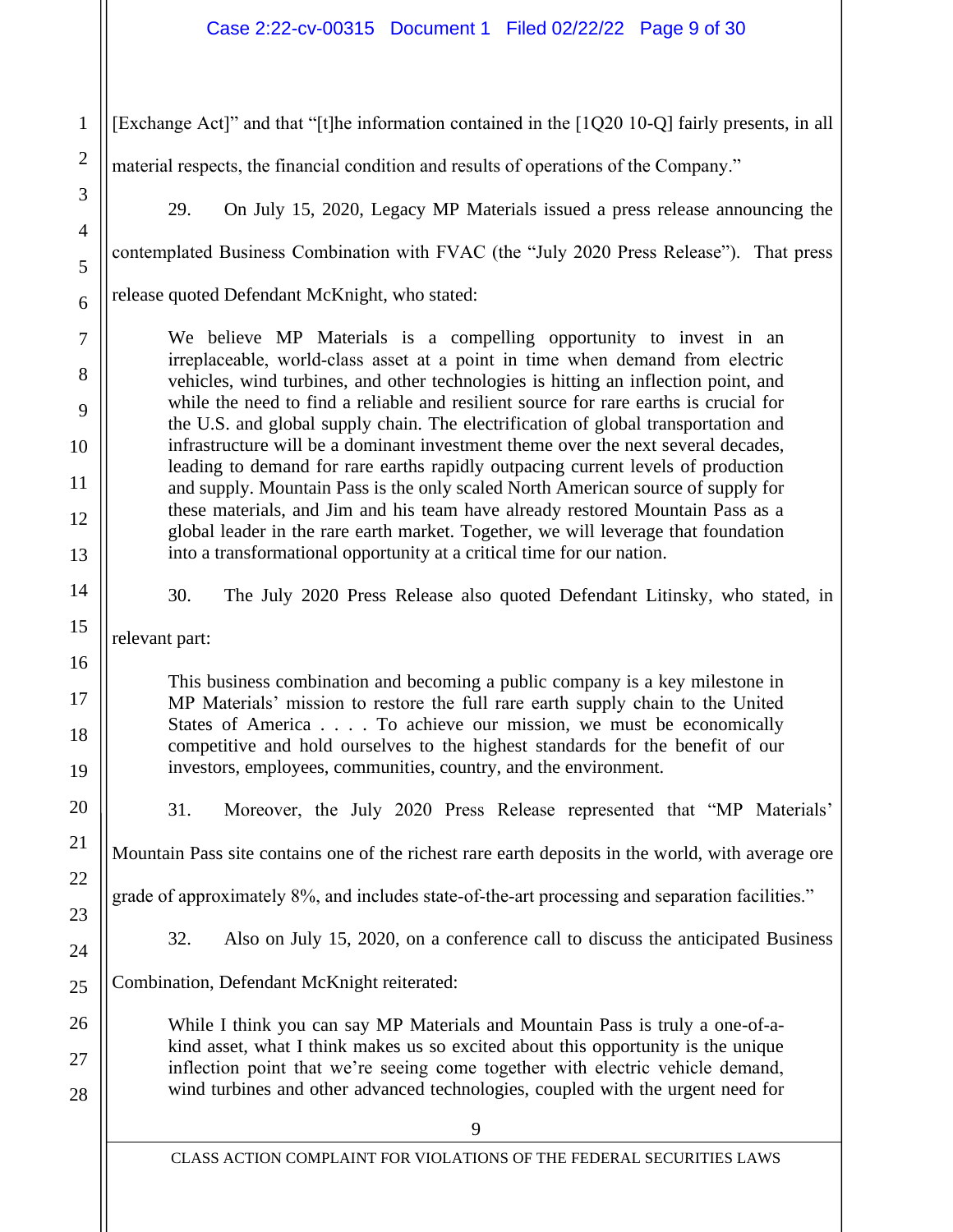independent, resilient and reliable supply chains sourced in North America. We believe MP Materials is positioned to be the world-wide leader in rare earths mining and refining, at a time when the world is really in need of one.

33. On the same conference call, Defendant Litinsky stated, *inter alia*:

MP Materials operates Mountain Pass, a one-of-a-kind asset uniquely positioned to bring a leading source of rare earth materials back to North America . . . I can't say enough times how truly unique Mountain Pass is. From a Western perspective, it's the only game in town for scaled rare earth production.

34. On July 31, 2020, MP Materials filed a quarterly report on Form 10-Q with the SEC, reporting the Company's financial and operating results for the quarter ended June 30, 2020 (the "2Q20 10-Q"). That filing contained the same statements as referenced in ¶ 27, *supra*, regarding the Company's due diligence efforts in identifying target companies to acquire.

35. Appended as exhibits to the 2Q20 10-Q were substantively the same SOX certifications as referenced in ¶ 28, *supra*, signed by Defendants McKnight and Bass.

36. On November 4, 2020, the Company filed a quarterly report on Form 10-Q with the SEC, reporting the Company's financial and operating results for the quarter ended September 30, 2020 (the "3Q20 10-Q"). That filing contained the same statements as referenced in ¶ 27, *supra*, regarding the Company's due diligence efforts in identifying target companies to acquire.

37. Appended as exhibits to the 3Q20 10-Q were substantively the same SOX certifications as referenced in ¶ 28, *supra*, signed by Defendants McKnight and Bass.

38. On November 17, 2020, MP Materials issued a press release announcing the completion of the Business Combination (the "November 2020 Press Release"). That press release quoted Defendant Litinsky, who stated, in relevant part, that "MP Materials has a profitable first stage business, a long term, multi-stage execution roadmap for value creation, a fully funded balance sheet, and a committed leadership team and Board of Directors[,]" and that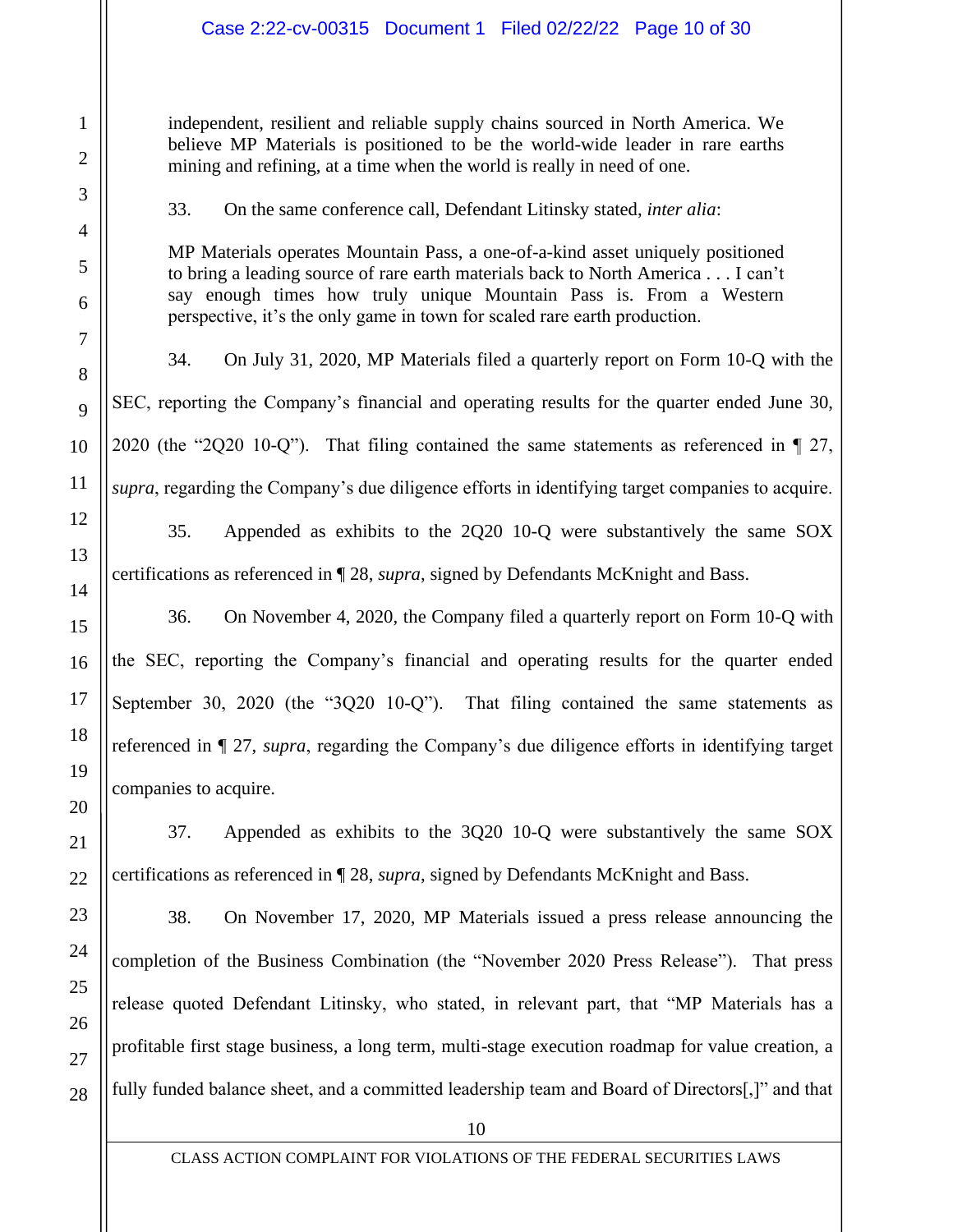### Case 2:22-cv-00315 Document 1 Filed 02/22/22 Page 11 of 30

"[o]ur team is very proud to lead the way in onshoring a vital industry, to build a growing enterprise and to deliver positive outcomes to all of our stakeholders supported by our foundational commitments to sustainability and strong governance."

39. On March 22, 2021, MP Materials filed an annual report on Form 10-K with the SEC, reporting the Company's financial and operating results for the quarter and year ended December 31, 2020 (the "2020 10-K"). That filing characterized Mountain Pass as "one of the world's richest rare earth deposits, co-located with integrated state-of-the-art processing and separation facilities[,]" while assuring investors that "[c]urrent ownership and management . . . restarted operations from cold-idle status and embarked on a deliberate, two-stage plan to optimize the facility and position the Company for growth and profitability."

40. Appended as exhibits to the 2020 10-K were substantively the same SOX certifications as referenced in ¶ 28, *supra*, signed by Defendants Litinsky and Corbett.

41. On May 13, 2021, MP Materials filed a quarterly report on Form 10-Q with the SEC, reporting the Company's financial and operating results for the quarter ended March 31, 2021 (the "1Q21 10-Q"). The 1Q21 10-Q contained substantively the same statements as referenced in ¶ 39, *supra*, regarding Mountain Pass's purportedly rich rare earth deposits and the Company's two-stage plan to optimize the facility and position the Company for growth and profitability.

42. Appended as exhibits to the 1Q21 10-Q were substantively the same SOX certifications as referenced in ¶ 28, *supra*, signed by Defendants Litinsky and Corbett.

43. On August 5, 2021, MP Materials issued a press release announcing the Company's 2Q21 results (the "2Q21 Press Release"). That press release reported that "[r]evenue increased 141% year-over-year, driven by increases in the realized sales prices of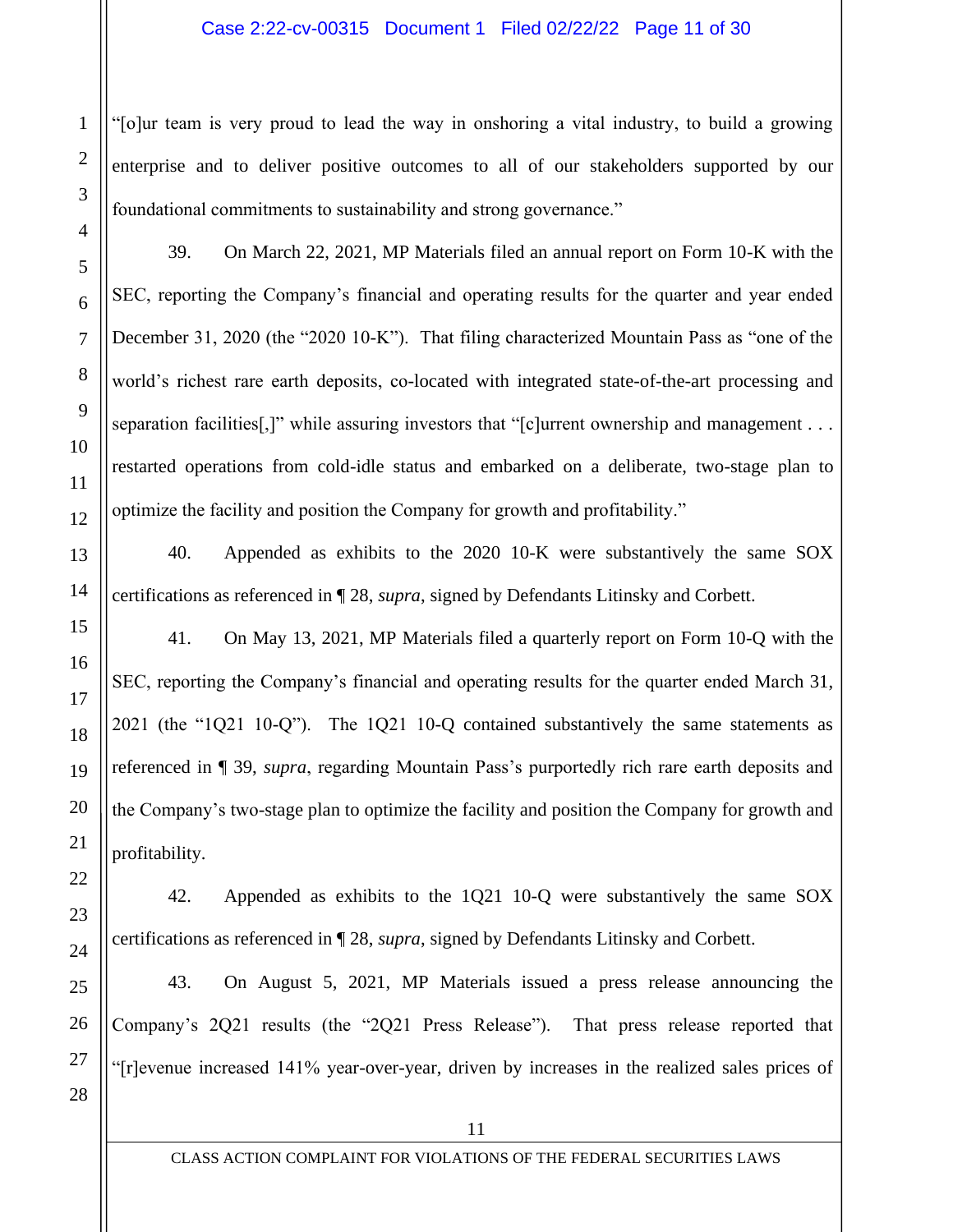rare earth oxide ('REO') in concentrate<sup>[1]</sup>, with "[t]he realized sales price increase of 137% ... due to higher demand for rare earths driving increased market prices."

44. The 2Q21 Press Release further reported that "[a]djusted EBITDA [earnings before interest, taxes, depreciation, and amortization] increased 491% year-over-year, driven by higher per-unit profitability," with "[p]er unit profitability improvements . . . driven primarily by higher realized prices."

45. Additionally, the 2Q21 Press Release reported that "[n]et income was \$27.2 million compared to a net loss of \$62.5 million in the prior year period[,]" which "was mainly due to a \$66.6 million one-time, non-cash charge related to the cancellation of a distribution and marketing agreement in the prior year period, as well as the significantly higher Adjusted EBITDA in the second quarter of 2021"; and that "Adjusted Net Income increased by 583% year-over-year to \$33.4 million, mainly due to the higher Adjusted EBITDA[.]"

46. The 2Q21 Press Release also quoted Defendant Litinsky, who represented, in relevant part:

MP Materials' second quarter results demonstrate our strong execution as demand for rare earth materials continues to grow. The MP team produced the highest quarterly REO output in Mountain Pass history, driving revenues to more than double and Adjusted EBITDA to increase nearly six times compared to the second quarter of 2020[.]

47. That same day, MP Materials hosted a conference call with investors and analysts

to discuss the Company's 2Q21 results (the "2Q21 Investor Call"). In his prepared remarks for

that call, Defendant Litinsky represented, *inter alia*:

The combination of solid production and net [ph] sales volume as well as higher pricing resulted in record financials, as our revenue more than doubled year-overyear. This and continued solid cost control resulted in adjusted EBITDA increasing nearly six-fold. Importantly, our adjusted EBITDA margin also hit an all-time high of 64%, demonstrating the leverage we get from strong NdPr [neodymium-praseodymium] pricing.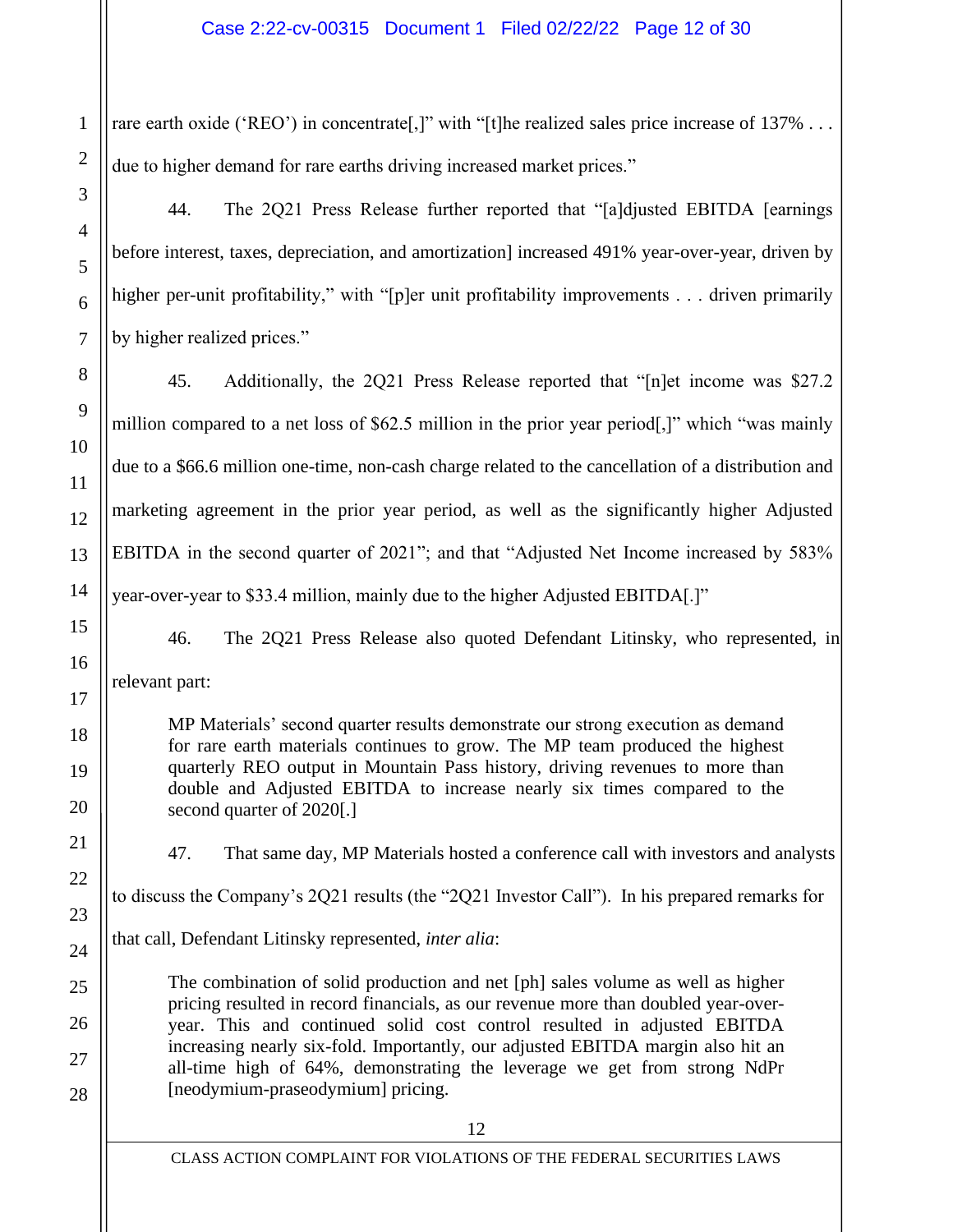48. Also in his prepared remarks on the 2Q21 Investor Call, Defendant Corbett

represented, *inter alia*:

1

2

3

4

5

6

7

8

9

10

11

12

13

14

15

16

17

18

19

20

21

22

23

24

25

26

27

28

[Y]ou can see the bigger impact that demand for NdPr is having on our business, with the realized pricing of REO up 137% to \$7,343 per metric ton, also up a strong 25% sequentially. I would point out that there is often a slight lag between observed market prices and our realized price as we ultimately true-up our contract prices to our spot price recognized upon the product sale overseas.

\* \* \*

[W]hat is for the most part the simple P times Q of our business that is realized price times metric tons sold drove \$73.1 million of revenue in the quarter up 141% over last year. And demonstrating the leverage in the business from the price of our concentrate as well as our solid cost management, adjusted EBITDA increased nearly six times to \$46.4 million and was up a strong 41% sequentially. This leverage also translated into improving adjusted EBITDA margins as they increased 37 percentage points versus Q2 2022 to 64% in the quarter and increased 7 percentage points quarter over quarter. And adjusted EBITDA performance combined with the very low cost of debt on our balance sheet resulted in adjusted net income increasing significantly, up nearly 6 times to \$33.4 million[.]

49. During the question-and-answer ("Q&A") portion of the 2Q21 Investor Call, a

Cowen analyst remarked on the "inordinately high" price received for MP Materials' rare earth

products in 2Q21, and asked "what would have driven such a high sales realization this

quarter?" Defendant Litinsky punted the question to Defendant Corbett, who responded, in

relevant part:

I would say that concentrate tends to occasionally have discrete supply and demand drivers that are not perfectly aligned with what you see in market data for NdPr as an example. And so obviously given the inordinate proportion of supply that we represent. In our opinion, it just, it shows the very, very strong demand for our product.

And so while our pricing does tend to mimic very closely the movements in NdPr that you can observe and tends to do so with some amount of lag, which could explain some of the higher pricing in Q2. That's really the driver here nothing having to do with the mix of products sold.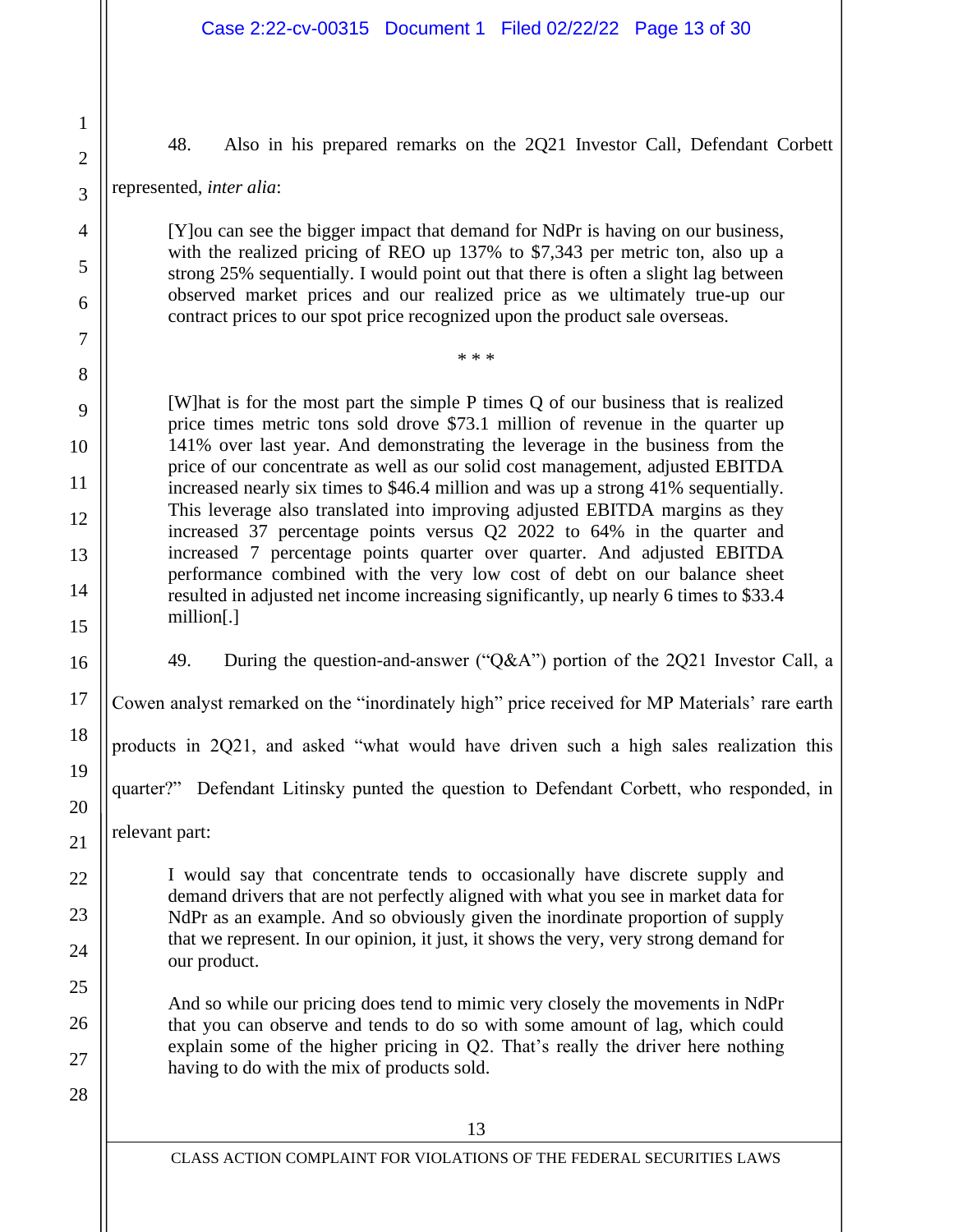50. On August 9, 2021, MP Materials filed a quarterly report on Form 10-Q with the SEC, reporting the Company's financial and operating results for the quarter ended June 30, 2021 (the "2Q21 10-Q"). That filing stated that "[t]he Company and Shenghe enter into separate product sales agreements in which Shenghe purchases all newly-produced material at specified prices[,]" and that "[p]roduct sales from these agreements were \$72.2 million and \$131.9 million for the three and six months ended June 30, 2021, respectively, as compared to \$30.2 million and \$50.8 million for the three and six months ended June 30, 2020, respectively[.]"

51. With further respect to MP Materials' sales performance in the quarter, the 2Q21

10-Q stated, *inter alia*:

Product sales, which consists primarily of our sales of REO concentrate to Shenghe, increased year over year by \$42.7 million, or 141%, to \$73.1 million for the three months ended June 30, 2021. The increase was driven primarily by higher realized price per REO MT [metric ton], which increased by 137% year over year for the three months ended June 30, 2021, reflecting higher demand for rare earth products . . . .

Product sales increased year over year by \$82.0 million, or 160%, to \$133.1 million for the six months ended June 30, 2021. The increase was driven by higher REO sales volume, which increased by 1,052 MTs, or 6%, to 19,670 MTs for the six months ended June 30, 2021, as compared to the prior year period, and a higher realized price per REO MT, which increased by 132% year over year for the six months ended June 30, 2021, reflecting higher demand for rare earth products.

52. With respect to MP Materials' compliance with SEC reporting requirements, the

2Q21 10-Q stated, in relevant part:

[O]ur principal executive officer and principal financial officer concluded that the Company's disclosure controls and procedures were effective as of June 30, 2021, to ensure that information required to be disclosed by the Company in reports we file or submit under the Exchange Act is (i) recorded, processed, summarized, evaluated and reported, as applicable, within the time periods specified in the [SEC]'s rules and forms and (ii) accumulated and communicated to the Company's management, including the Company's principal executive officer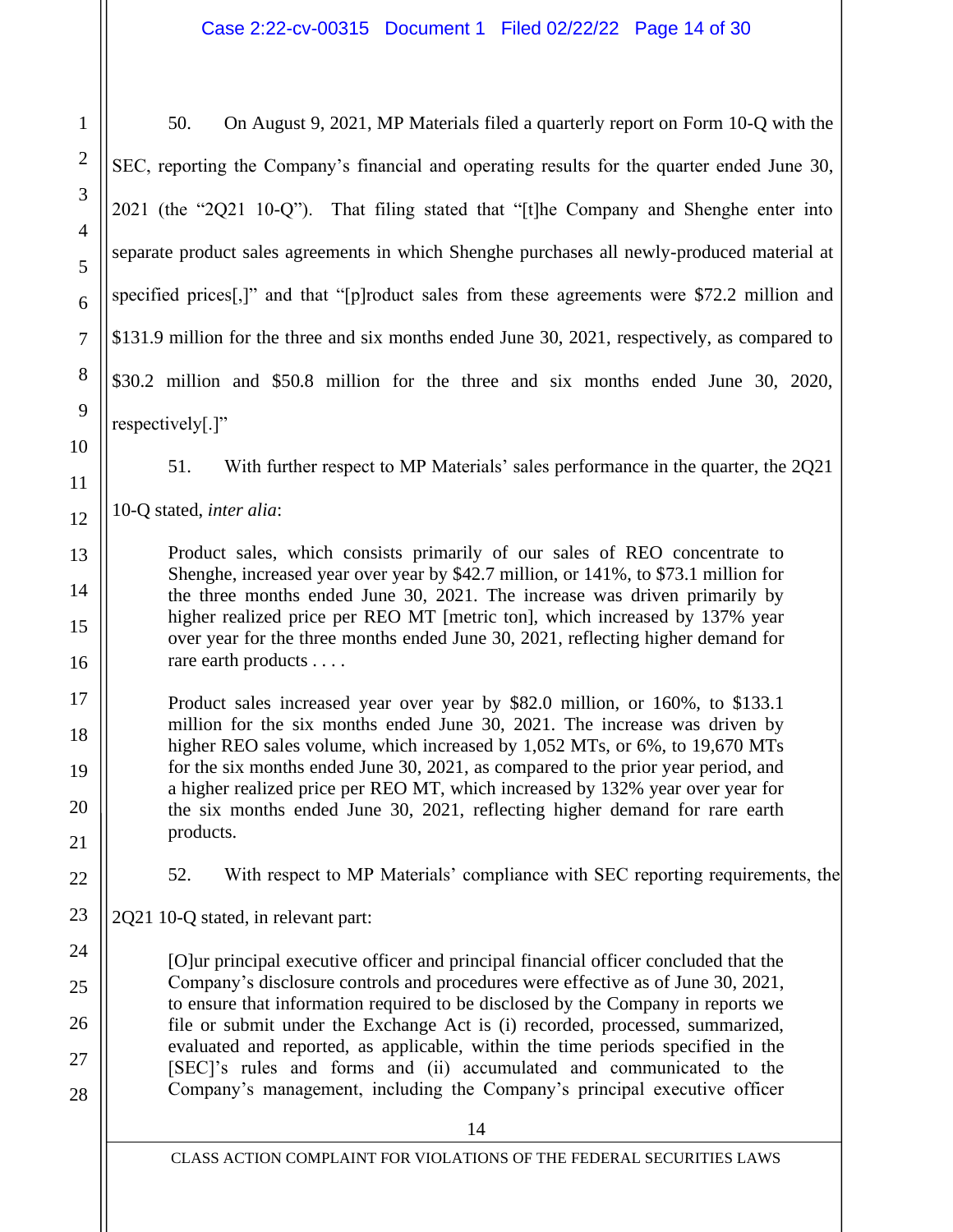and principal financial officer, as appropriate to allow timely decisions regarding required disclosures.

There were no changes that occurred during the fiscal quarter covered by this Form 10-Q that have materially affected, or are reasonably likely to materially affect, our internal control over financial reporting.

53. Appended as exhibits to the 2Q21 10-Q were substantively the same SOX certifications as referenced in ¶ 28, *supra*, signed by Defendants Litinsky and Corbett.

54. On November 4, 2021, MP Materials issued a press release announcing the Company's third quarter 2021 results (the "3Q21 Press Release"). That press release reported that "[r]evenue increased 143% year-over-year, driven by increases in the realized sales prices of rare earth oxide ('REO') in concentrate as well as metric tons ('MT') of REO sold[,]" with "[t]he realized sales price increase of 127% . . . due to higher demand for rare earths driving increased market prices."

55. The 3Q21 Press Release further reported that "[a]djusted EBITDA increased 488% year-over-year, driven by higher per-unit profitability," with "[p]er unit profitability improvements . . . driven primarily by higher realized prices."

56. Additionally, the 3Q21 Press Release reported that "[n]et income increased 192% year-over-year, driven by the significantly higher Adjusted EBITDA in the third quarter of 2021[,]" and that "Adjusted Net Income increased by 617% year-over-year to \$52.0 million, mainly due to the higher Adjusted EBITDA[.]"

57. The 3Q21 Press Release also quoted Defendant Litinsky, who represented, in relevant part, that "[t]he MP Materials team continues to deliver, with record quarterly production and shipments driving strong growth in revenue and Adjusted EBITDA," and that "[o]ur performance reflects continued execution and cost discipline at Mountain Pass coupled with strong global demand for rare earth materials."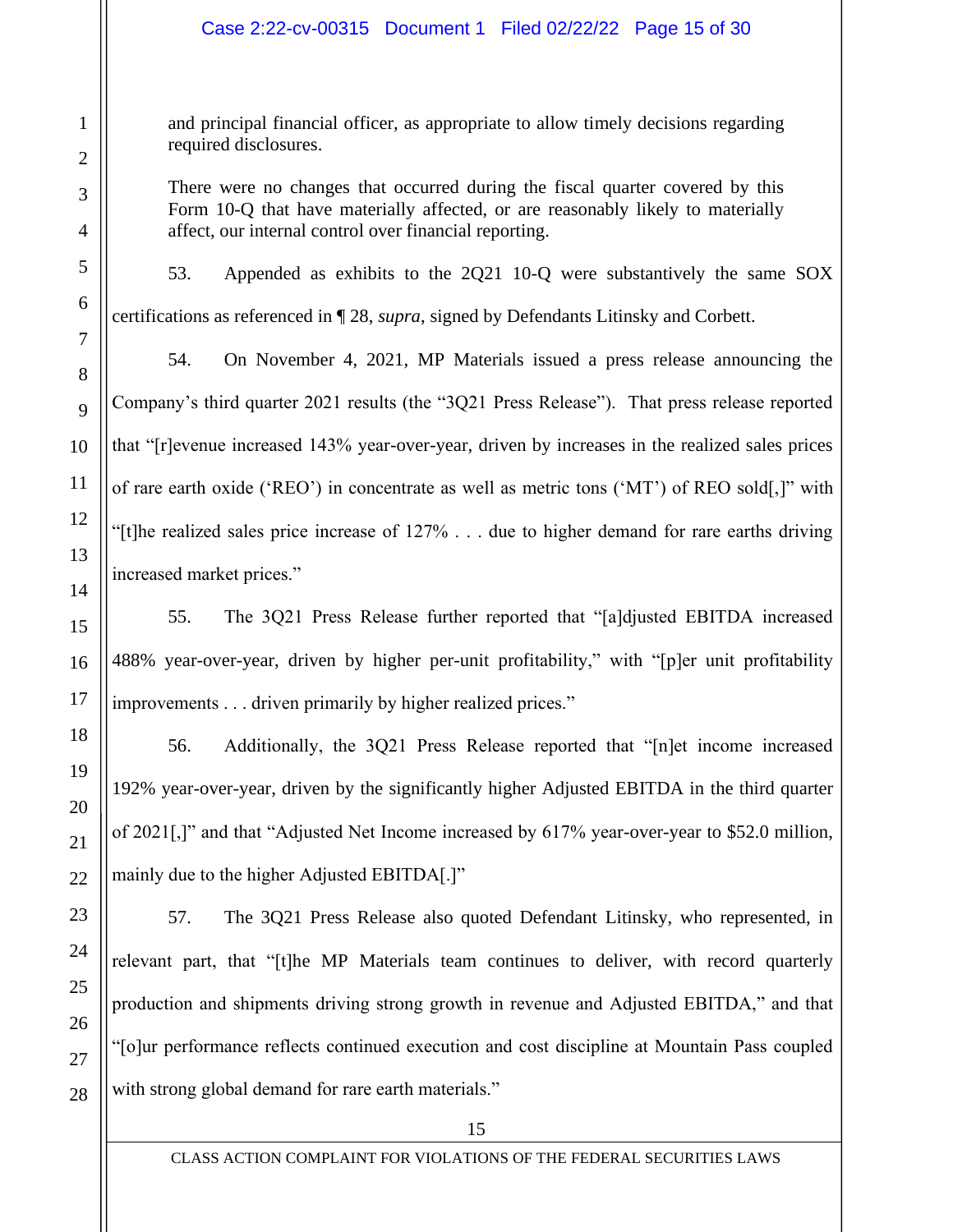16 CLASS ACTION COMPLAINT FOR VIOLATIONS OF THE FEDERAL SECURITIES LAWS 1 2 3 4 5 6 7 8 9 10 11 12 13 14 15 16 17 18 19 20 21 22 23 24 25 26 27 28 58. That same day, MP Materials hosted a conference call with investors and analysts to discuss the Company's third quarter 2021 results (the "3Q21 Investor Call"). In his prepared remarks for that call, Defendant Litinsky represented, *inter alia*: Strong global demand for Rare Earth materials resulted in a 127% year-over-year increase in realized prices. This is being driven primarily by NDPR as well as other magnetic rares contained in our concentrate. The combination of higher volumes and higher pricing led to revenues more than doubling year-over-year to \$99.8 million. The strong pricing, combined with continued diligent cost management helped to demonstrate the leverage in our operating model with adjusted EBITDA increasing nearly 6x year-over-year to \$68.3 million. And along with this performance, we delivered operational efficiency improvements as our unit production costs declined nearly 6% from the second quarter of 2021. 59. Also in his prepared remarks on the 3Q21 Investor Call, Defendant Corbett represented, *inter alia*: [A]s [Defendant Litinsky] mentioned, our realized pricing remains very strong and grew 5% sequentially, driven by continued strength in NDPR prices. \* \* \* Revenues of nearly \$100 million were up 143% year-over-year and 36% sequentially, driven by the simple p times Q I highlighted on the prior slide. The revenue growth and solid cost containment resulted in EBITDA growing nearly sixfold to \$68.3 million, which was 47% higher than the second quarter. Adjusted EBITDA margins improved from 36% last year to 68% in the current quarter and improved over the 64% margin in Q2. You can also see the leverage in our model when you look at the incremental margin between Q2 and Q3. Specifically, adjusted EBITDA increased \$21.9 million from 2Q to 3Q, while revenue increased \$26.7 million. That's an incremental margin of 82%, an awesome result, given much of the growth was through volume, not price. As we typically see that EBITDA improvement flowed nicely to the bottom line as our adjusted net income grew over 7x versus last year to \$52 million, which was also a 55% improvement over the second quarter.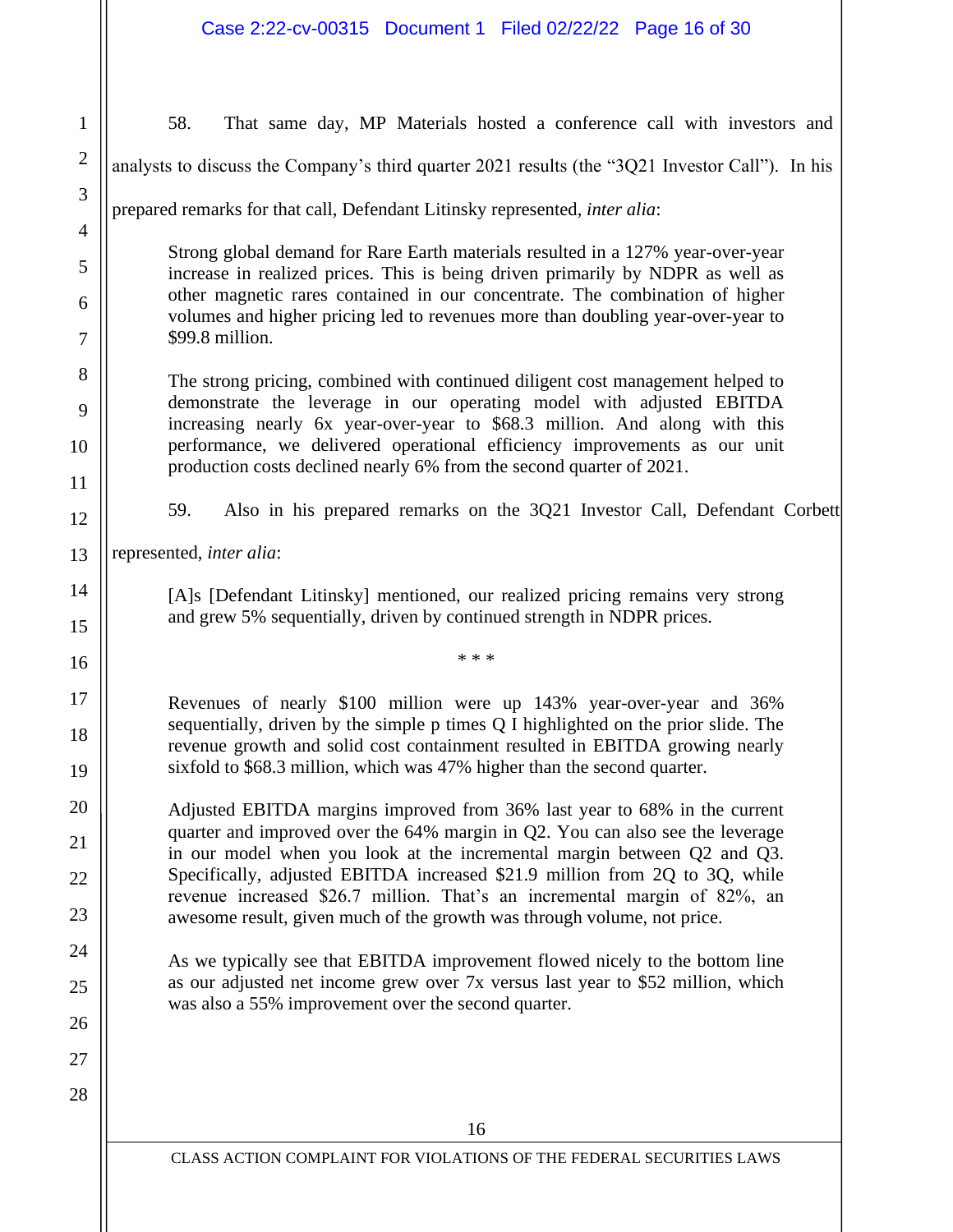60. During the Q&A portion of the 3Q21 Investor Call, Defendant Litinsky again represented that strong demand was driving MP Materials' price increases, stating, in relevant part:

Not that this has anything to do with, but you've obviously seen NDPR prices continue to go higher. And I think that's probably driven by just the enormous demand. I mean, I think the intensity of the reach outs that we have received from parties has increased even more so than last quarter. So I think that's a function of the increased realization of potential shortages of materials.

61. On November 10, 2021, MP Materials filed a quarterly report on Form 10-Q with the SEC, reporting the Company's financial and operating results for the quarter ended September 30, 2021 (the "3Q21 10-Q"). That filing stated that "[t]he Company and Shenghe enter into separate product sales agreements in which Shenghe purchases all newly-produced material at specified prices[,]" and that "[p]roduct sales from these agreements were \$97.3 million and \$229.2 million for the three and nine months ended September 30, 2021, respectively, as compared to \$40.9 million and \$91.7 million for the three and nine months ended September 30, 2020, respectively[.]"

62. With further respect to MP Materials' sales performance in the quarter, the 3Q21

10-Q stated, *inter alia*:

1

2

3

4

5

6

7

8

9

10

11

12

13

14

15

16

17

18

19

20

21

22

23

24

25

26

27

28

Product sales increased year over year by \$57.7 million, or 141%, to \$98.6 million for the three months ended September 30, 2021. The increase was driven by higher REO sales volume, which increased by 3,385 MTs, or 36%, to 12,814 MTs for the three months ended September 30, 2021, as compared to the prior year period, and a higher realized price per REO MT, which increased by 127% year over year for the three months ended September 30, 2021, reflecting higher demand for rare earth products. The increase in REO sales volume for the three months ended September 30, 2021, as compared to the prior year period, reflects an increase in REO production volume . . . .

Product sales increased year over year by \$139.1 million, or 152%, to \$230.8 million for the nine months ended September 30, 2021. The increase was driven by higher REO sales volume, which increased by 4,437 MTs, or 16%, to 32,484 MTs for the nine months ended September 30, 2021, as compared to the prior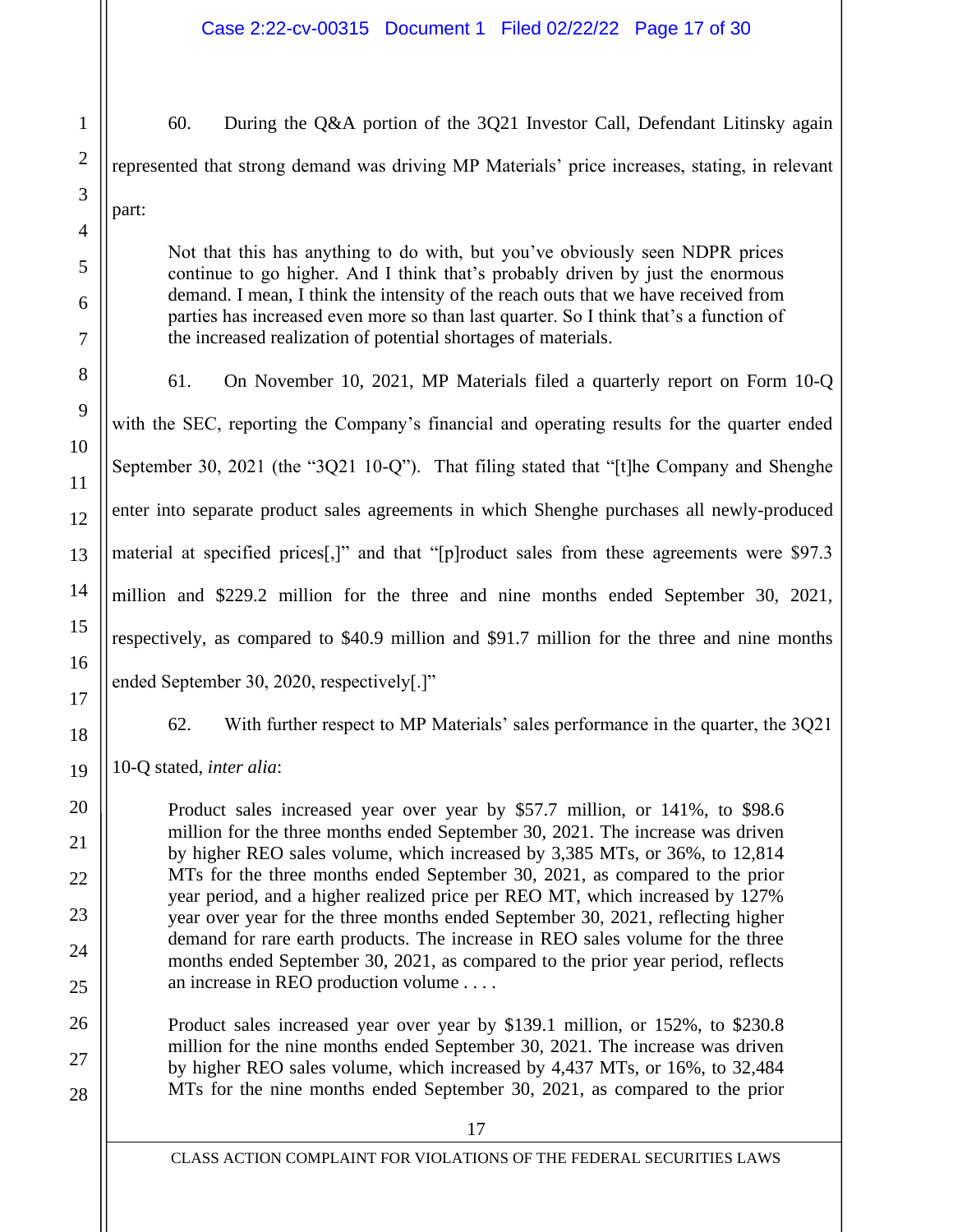## Case 2:22-cv-00315 Document 1 Filed 02/22/22 Page 18 of 30

year period, and a higher realized price per REO MT, which increased by 132% year over year for the nine months ended September 30, 2021, reflecting higher demand for rare earth products. The increase in REO sales volume for the nine months ended September 30, 2021, as compared to the prior year period, primarily reflects an increase in REO production volume.

63. The 3Q21 10-Q also contained substantively the same statements as referenced in ¶ 52, *supra*, regarding MP Materials' purported compliance with SEC reporting requirements.

64. Appended as exhibits to the 3Q21 10-Q were substantively the same SOX certifications as referenced in ¶ 28, *supra*, signed by Defendants Litinsky and Corbett.

65. The statements referenced in ¶¶ 24-64 were materially false and misleading because Defendants made false and/or misleading statements, as well as failed to disclose material adverse facts about the Company's business, operations, and compliance policies. Specifically, Defendants made false and/or misleading statements and/or failed to disclose that: (i) FVAC had overstated its due diligence efforts and expertise with respect to identifying target companies to acquire; (ii) FVAC performed inadequate due diligence into Legacy MP Materials prior to the Business Combination, or else ignored significant red flags regarding, *inter alia*, Legacy MP Materials' management, compliance policies, and Mountain Pass's profitability; (iii) as a result, the Company's future business and financial prospects post-Business Combination were overstated; (iv) MP Materials engaged in an abusive transfer price manipulation scheme with Shenghe to artificially inflate the Company's profits; (v) MP Materials' ore at Mountain Pass was not economically viable to harvest for rare earth metals; and (vi) as a result, the Company's public statements were materially false and misleading at all relevant times.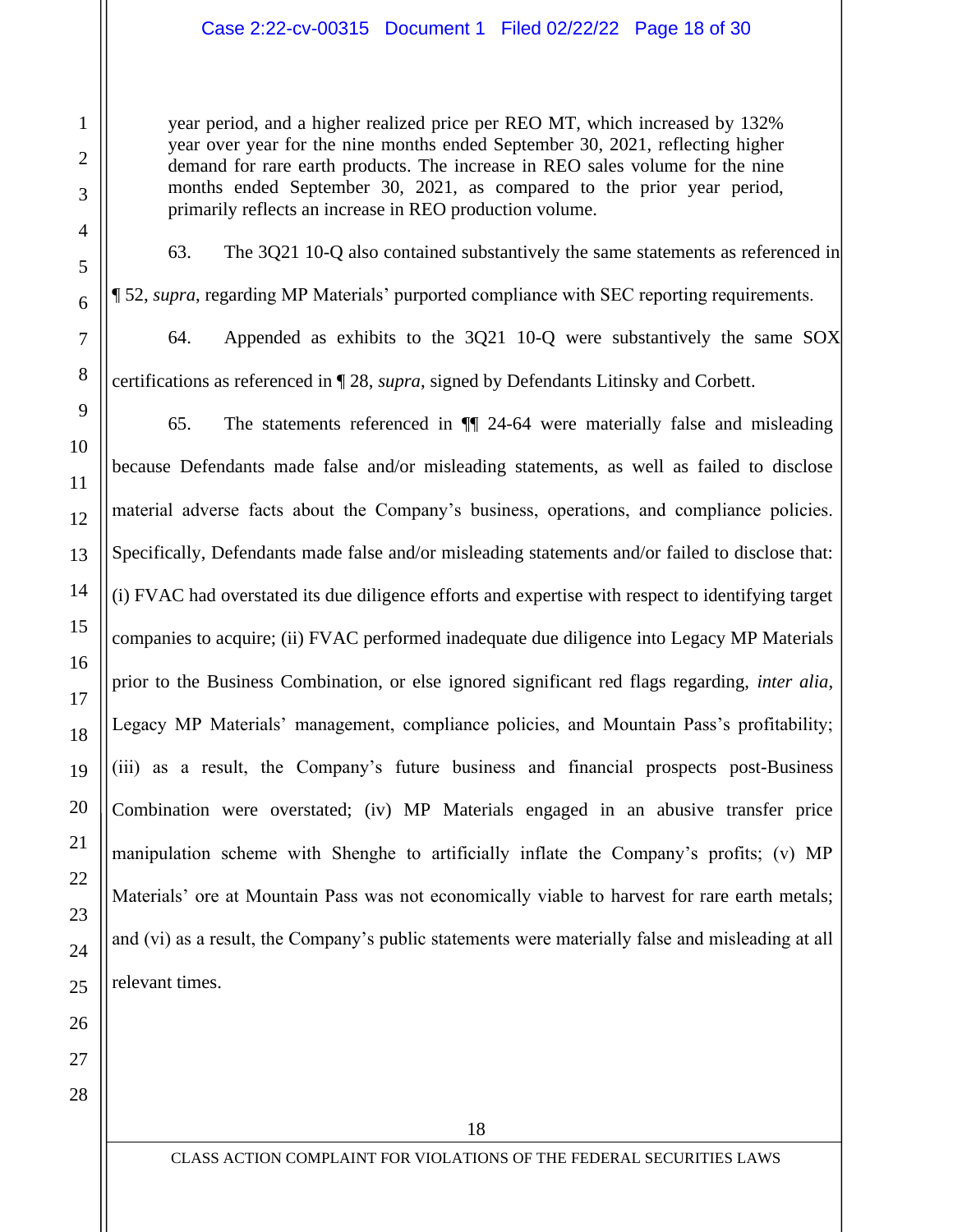# **The Truth Emerges**

19 CLASS ACTION COMPLAINT FOR VIOLATIONS OF THE FEDERAL SECURITIES LAWS 22 23 24 25 26 27 28 66. On February 3, 2022, Bonitas Research published a report accusing MP Materials of executing an "abusive transfer price manipulation scheme" with Shenghe, which owned 7.7% of the Company as of March 22, 2021. Specifically, the Bonitas Report alleged, *inter alia*: We believe that since 2Q'21, MP [Materials] and Shenghe executed an **abusive transfer price manipulation scheme** whereby Shenghe overpaid for MP [Materials] concentrates to artificially inflate MP [Materials'] profits. The 2021 scheme conveniently coincided with the SPAC insider lock-up expiration so that MP [Materials] Insiders could sell MP [Materials] stock at artificially inflated prices. As a result, **Shenghe's profits collapsed, MP [Materials'] profits soared, and MP [Materials] Insiders dumped** US\$ 400+ million worth of MP [Materials] stock in 2021 (this figure may increase as we await Shenghe's yearly reported changes to MP [Materials] shareholdings). Evidence of transfer mispricing first appeared in 2Q'21 Chinese Customs records and Shenghe's Chinese quarterly result segment disclosures. Chinese Customs records show 2Q'21 was the first time that Shenghe paid MP [Materials] above market price as compared to Shenghe's reported resale price. Shenghe's Chinese filings show that in  $2Q'21 \& 3Q'21$ , Shenghe's gross margins collapsed to  $4\%$ and 0.3%, respectively, down from ~25-30% on average since 2018. (Emphases in original.) 67. The Bonitas Report further elaborated on Legacy MP Materials' prior arrangements with Shenghe, and the Company's mutually beneficial relationship with the Chinese related party post-Business Combination, stating, in relevant part: In June 2020, MP [Materials] and Shenghe amended and restated their offtake agreement in preparation for a NYSE public listing making Shenghe's incentive structure change to inflate MP [Materials] stock. In 4Q'20, MP [Materials'] stock traded higher and Shenghe was rewarded earnout shares valued at US\$ 55 million (RMB 379 million), equal to 74% of Shenghe's 2020 reported net profits, boosting its income statement. \* \* \*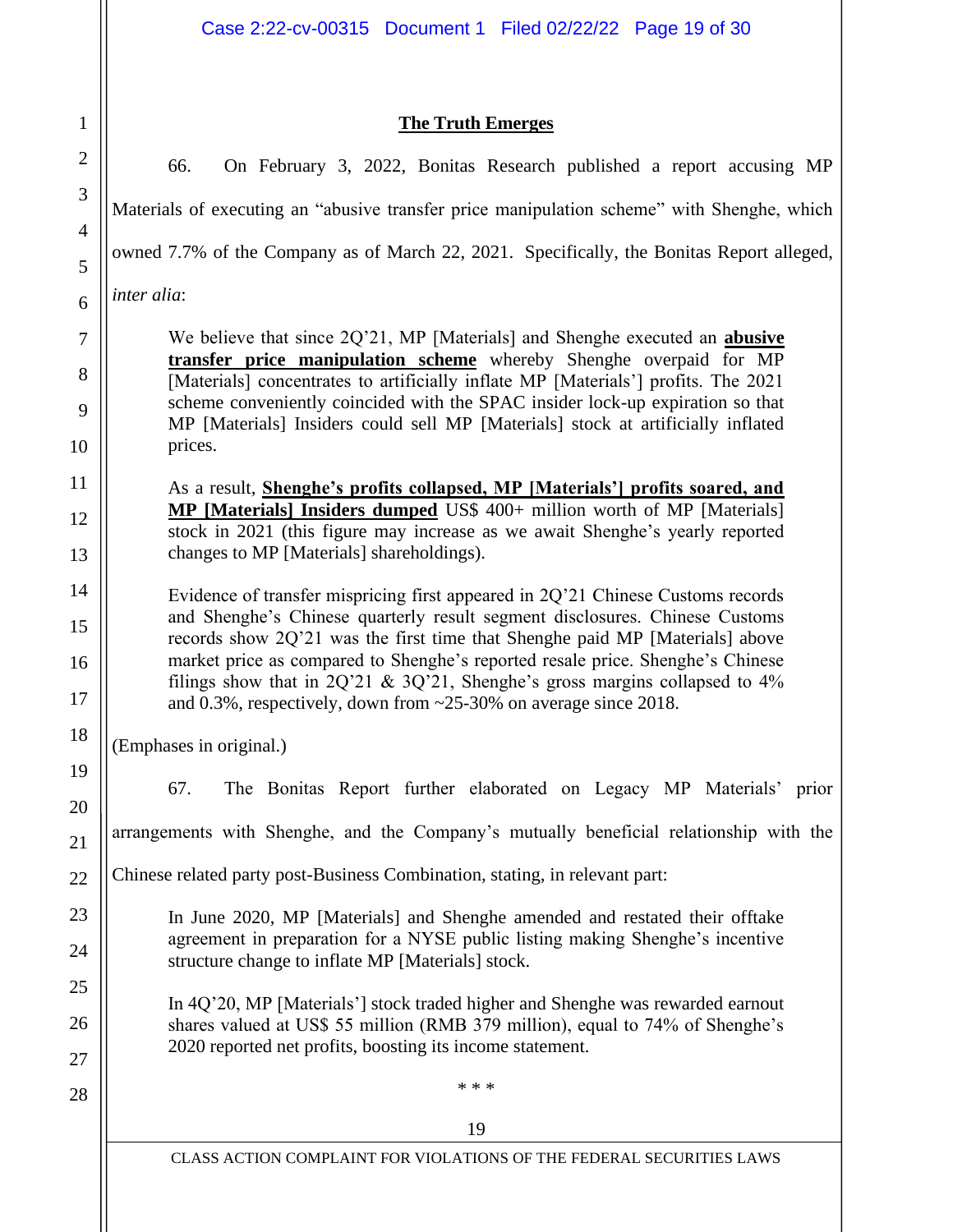## Case 2:22-cv-00315 Document 1 Filed 02/22/22 Page 20 of 30

As of 2Q'21, Shenghe's segment gross profit declined but its balance sheet assets soared by US\$ 500+ million (RMB 3.2 billion). Shenghe's ownership of MP [Materials] stock accounted for  $\sim$ 24% of Shenghe's total assets as of FYE'20 & 1H'21, boosting its balance sheet.

1

2

3

4

5

6

7

8

9

10

11

12

13

14

15

16

17

18

19

20

21

22

68. The Bonitas Report further alleged that a September 2019 German academic

study had concluded MP Materials' ore at Mountain Pass was not economically viable to

harvest for rare earth metals, stating, *inter alia*:

In September 2019, an economic feasibility study published by researchers at RWTH Aachen University in Germany assessed rare earth ore mining outside of China (the "German Study").

The German Study was conducted to objectively compare fourteen (14) advanced rare earth projects outside of China to get a detailed picture of the economic viability of possible rare earth mining outside of China.

The German Study found that MP [Materials'] ore was not economically viable to harvest for rare earth metals while 12 of 13 other well known rare earth mines outside of China are economically feasible near today's current market prices.

As of 3Q'21, Lynas Rare Earths, Ltd. (ASX: LYC) ("Lynas"), a publicly listed Australian rare earth oxide ("REO") producer, operates the Mount Weld mine and recently reported REO average selling prices within the German Study's price assumption range suggesting to us that the German Study is applicable to today's rare earth prices.[]

The German Study modeled the economic value of each rare earth project under multiple price and cost of capital assumptions. In each case, Mountain Pass was ranked the least desireable [*sic*] mine for rare earth metals because MP [Materials'] ore content is so low in high-value critical rare earth metals such as Dysprosium, Neodymium, Europium, Terbium, and Yttrium.

69. Following publication of the Bonitas Report, MP Materials' stock price fell

\$5.61 per share, or 14.25%, to close at \$33.75 per share on February 3, 2022, on unusually

heavy trading volume of 12,371,789 shares.

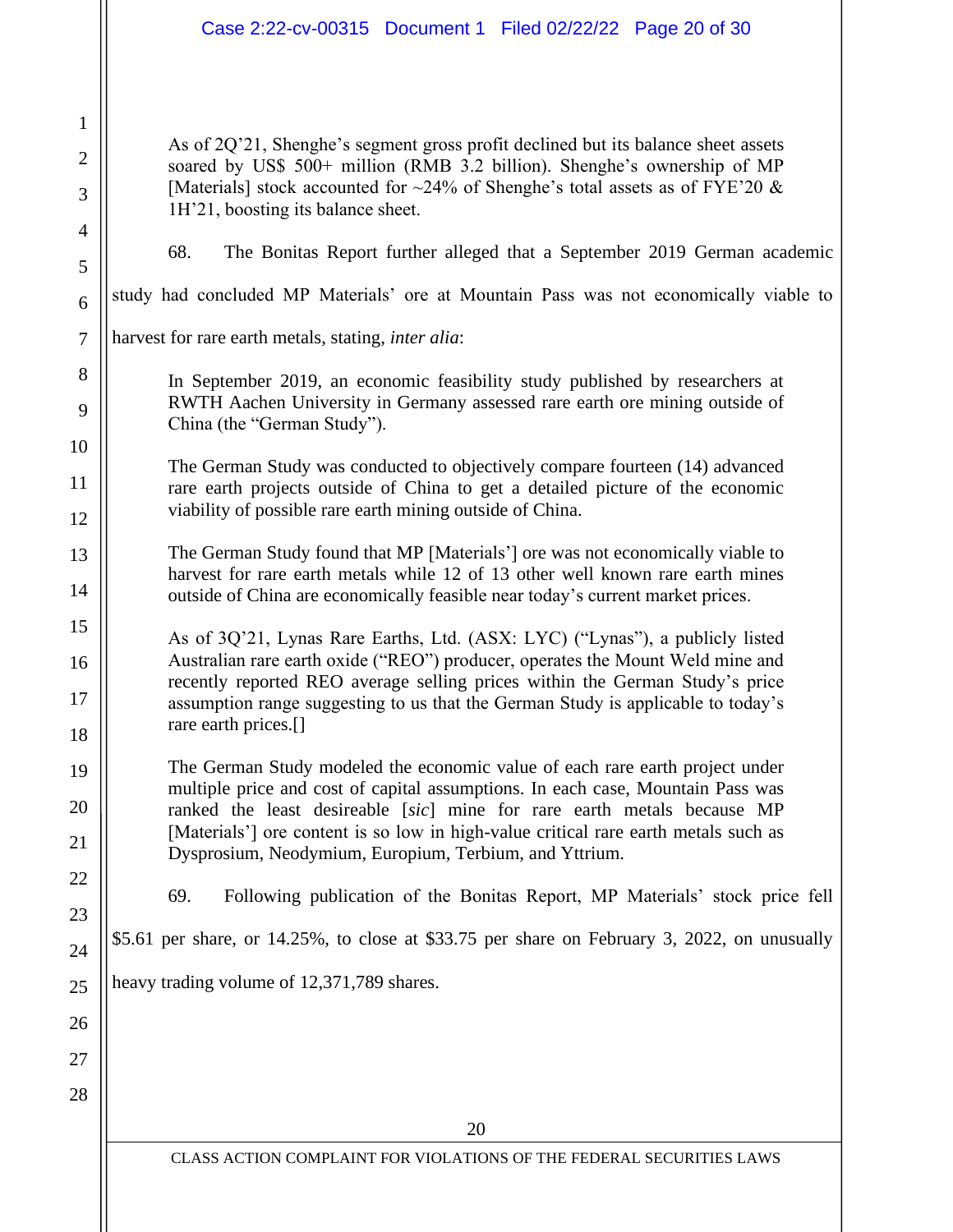70. As a result of Defendants' wrongful acts and omissions, and the precipitous decline in the market value of the Company's securities, Plaintiff and other Class members have suffered significant losses and damages.

## **PLAINTIFF'S CLASS ACTION ALLEGATIONS**

71. Plaintiff brings this action as a class action pursuant to Federal Rule of Civil Procedure 23(a) and (b)(3) on behalf of a Class, consisting of all those who purchased or otherwise acquired MP Materials securities during the Class Period (the "Class"); and were damaged upon the revelation of the alleged corrective disclosures. Excluded from the Class are Defendants herein, the officers and directors of the Company, at all relevant times, members of their immediate families and their legal representatives, heirs, successors or assigns and any entity in which Defendants have or had a controlling interest.

72. The members of the Class are so numerous that joinder of all members is impracticable. Throughout the Class Period, MP Materials securities were actively traded on the NYSE. While the exact number of Class members is unknown to Plaintiff at this time and can be ascertained only through appropriate discovery, Plaintiff believes that there are hundreds or thousands of members in the proposed Class. Record owners and other members of the Class may be identified from records maintained by MP Materials or its transfer agent and may be notified of the pendency of this action by mail, using the form of notice similar to that customarily used in securities class actions.

73. Plaintiff's claims are typical of the claims of the members of the Class as all members of the Class are similarly affected by Defendants' wrongful conduct in violation of federal law that is complained of herein.

28

27

1

2

3

4

5

6

7

8

9

10

11

12

13

14

15

16

17

18

19

20

21

22

23

24

25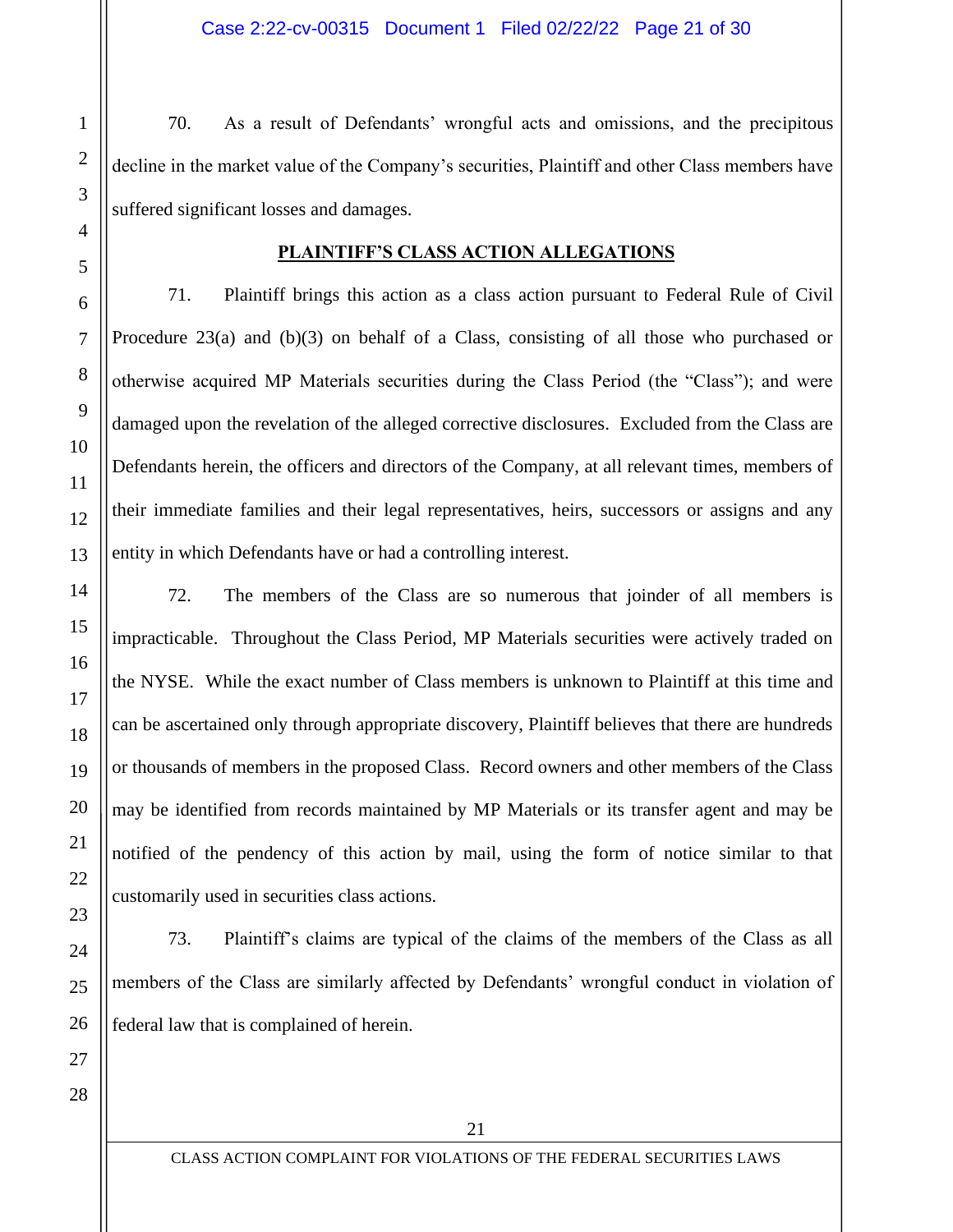Case 2:22-cv-00315 Document 1 Filed 02/22/22 Page 22 of 30

22 1 2 3 4 5 6 7 8 9 10 11 12 13 14 15 16 17 18 19 20 21 22 23 24 25 26 27 28 74. Plaintiff will fairly and adequately protect the interests of the members of the Class and has retained counsel competent and experienced in class and securities litigation. Plaintiff has no interests antagonistic to or in conflict with those of the Class. 75. Common questions of law and fact exist as to all members of the Class and predominate over any questions solely affecting individual members of the Class. Among the questions of law and fact common to the Class are: whether the federal securities laws were violated by Defendants' acts as alleged herein; whether statements made by Defendants to the investing public during the Class Period misrepresented material facts about the business, operations and management of MP Materials; • whether the Individual Defendants caused MP Materials to issue false and misleading financial statements during the Class Period; • whether Defendants acted knowingly or recklessly in issuing false and misleading financial statements; whether the prices of MP Materials securities during the Class Period were artificially inflated because of the Defendants' conduct complained of herein; and • whether the members of the Class have sustained damages and, if so, what is the proper measure of damages. 76. A class action is superior to all other available methods for the fair and efficient adjudication of this controversy since joinder of all members is impracticable. Furthermore, as the damages suffered by individual Class members may be relatively small, the expense and burden of individual litigation make it impossible for members of the Class to individually redress the wrongs done to them. There will be no difficulty in the management of this action as a class action.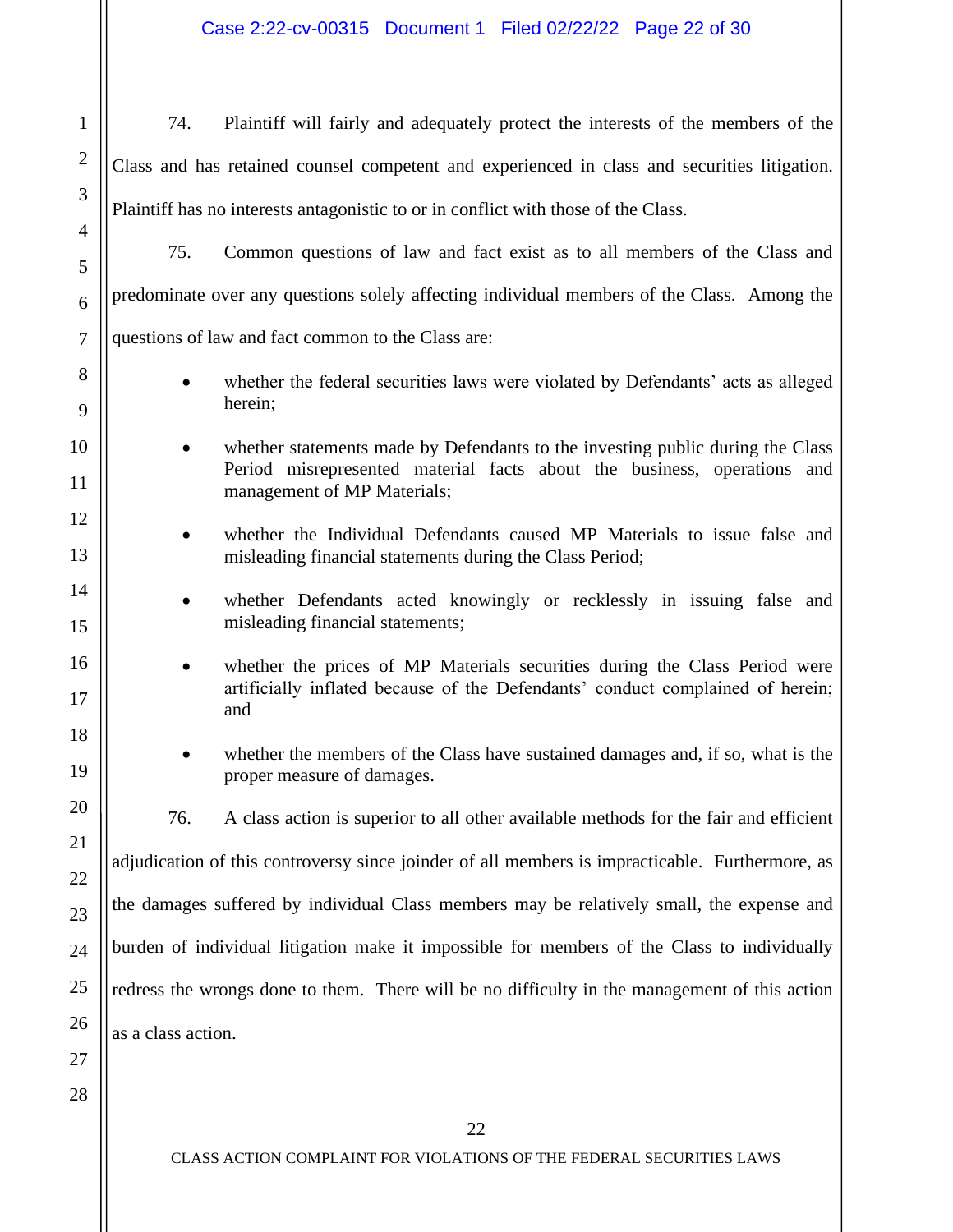| Case 2:22-cv-00315 Document 1 Filed 02/22/22 Page 23 of 30                                                                                                                                                 |  |  |  |  |
|------------------------------------------------------------------------------------------------------------------------------------------------------------------------------------------------------------|--|--|--|--|
| 77.<br>Plaintiff will rely, in part, upon the presumption of reliance established by the                                                                                                                   |  |  |  |  |
| fraud-on-the-market doctrine in that:                                                                                                                                                                      |  |  |  |  |
| Defendants made public misrepresentations or failed to disclose material facts                                                                                                                             |  |  |  |  |
| during the Class Period;                                                                                                                                                                                   |  |  |  |  |
| the omissions and misrepresentations were material;                                                                                                                                                        |  |  |  |  |
| MP Materials securities are traded in an efficient market;                                                                                                                                                 |  |  |  |  |
| the Company's shares were liquid and traded with moderate to heavy volume<br>during the Class Period;                                                                                                      |  |  |  |  |
| the Company traded on the NYSE and was covered by multiple analysts;                                                                                                                                       |  |  |  |  |
| the misrepresentations and omissions alleged would tend to induce a reasonable<br>investor to misjudge the value of the Company's securities; and                                                          |  |  |  |  |
| Plaintiff and members of the Class purchased, acquired and/or sold MP Materials                                                                                                                            |  |  |  |  |
| securities between the time the Defendants failed to disclose or misrepresented<br>material facts and the time the true facts were disclosed, without knowledge of<br>the omitted or misrepresented facts. |  |  |  |  |
| 78.<br>Based upon the foregoing, Plaintiff and the members of the Class are entitled to a                                                                                                                  |  |  |  |  |
| presumption of reliance upon the integrity of the market.                                                                                                                                                  |  |  |  |  |
| Alternatively, Plaintiff and the members of the Class are entitled to the<br>79.                                                                                                                           |  |  |  |  |
| presumption of reliance established by the Supreme Court in Affiliated Ute Citizens of the State                                                                                                           |  |  |  |  |
| of Utah v. United States, 406 U.S. 128, 92 S. Ct. 2430 (1972), as Defendants omitted material                                                                                                              |  |  |  |  |
|                                                                                                                                                                                                            |  |  |  |  |
| information in their Class Period statements in violation of a duty to disclose such information,                                                                                                          |  |  |  |  |
| as detailed above.                                                                                                                                                                                         |  |  |  |  |
| <b>FIRST CLAIM FOR RELIEF</b>                                                                                                                                                                              |  |  |  |  |
| (Violations of Section 10(b) of the Exchange Act and Rule 10b-5 Promulgated Thereunder<br><b>Against All Defendants)</b>                                                                                   |  |  |  |  |
| 80.<br>Plaintiff repeats and re-alleges each and every allegation contained above as if                                                                                                                    |  |  |  |  |
| fully set forth herein.                                                                                                                                                                                    |  |  |  |  |
|                                                                                                                                                                                                            |  |  |  |  |
|                                                                                                                                                                                                            |  |  |  |  |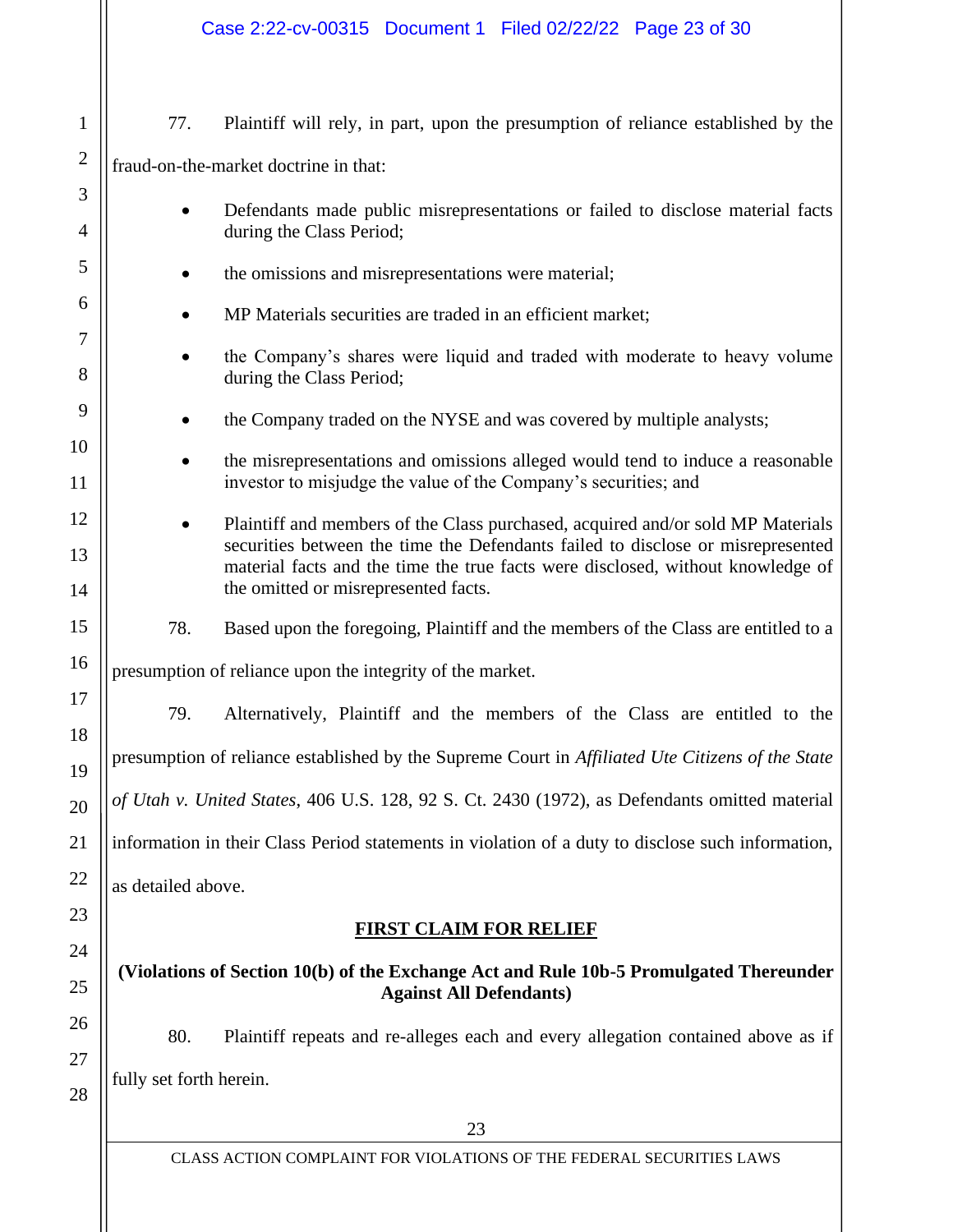81. This Count is asserted against Defendants and is based upon Section 10(b) of the Exchange Act, 15 U.S.C. § 78j(b), and Rule 10b-5 promulgated thereunder by the SEC.

82. During the Class Period, Defendants engaged in a plan, scheme, conspiracy and course of conduct, pursuant to which they knowingly or recklessly engaged in acts, transactions, practices and courses of business which operated as a fraud and deceit upon Plaintiff and the other members of the Class; made various untrue statements of material facts and omitted to state material facts necessary in order to make the statements made, in light of the circumstances under which they were made, not misleading; and employed devices, schemes and artifices to defraud in connection with the purchase and sale of securities. Such scheme was intended to, and, throughout the Class Period, did: (i) deceive the investing public, including Plaintiff and other Class members, as alleged herein; (ii) artificially inflate and maintain the market price of MP Materials securities; and (iii) cause Plaintiff and other members of the Class to purchase or otherwise acquire MP Materials securities and options at artificially inflated prices. In furtherance of this unlawful scheme, plan and course of conduct, Defendants, and each of them, took the actions set forth herein.

83. Pursuant to the above plan, scheme, conspiracy and course of conduct, each of the Defendants participated directly or indirectly in the preparation and/or issuance of the quarterly and annual reports, SEC filings, press releases and other statements and documents described above, including statements made to securities analysts and the media that were designed to influence the market for MP Materials securities. Such reports, filings, releases and statements were materially false and misleading in that they failed to disclose material adverse information and misrepresented the truth about MP Materials' finances and business prospects.

27 28

1

2

3

4

5

6

7

8

9

10

11

12

13

14

15

16

17

18

19

20

21

22

23

24

25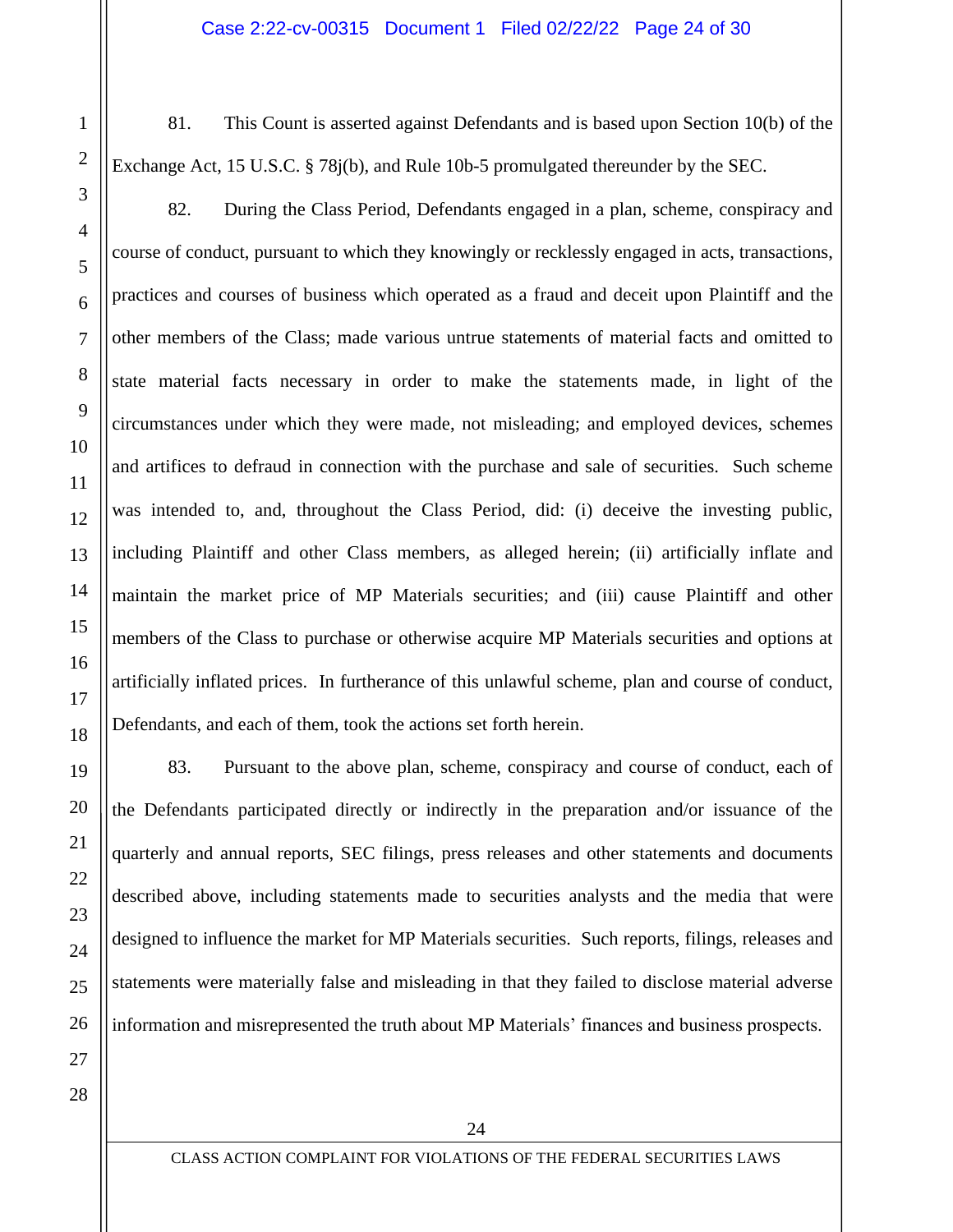#### Case 2:22-cv-00315 Document 1 Filed 02/22/22 Page 25 of 30

84. By virtue of their positions at MP Materials, Defendants had actual knowledge of the materially false and misleading statements and material omissions alleged herein and intended thereby to deceive Plaintiff and the other members of the Class, or, in the alternative, Defendants acted with reckless disregard for the truth in that they failed or refused to ascertain and disclose such facts as would reveal the materially false and misleading nature of the statements made, although such facts were readily available to Defendants. Said acts and omissions of Defendants were committed willfully or with reckless disregard for the truth. In addition, each Defendant knew or recklessly disregarded that material facts were being misrepresented or omitted as described above.

85. Information showing that Defendants acted knowingly or with reckless disregard for the truth is peculiarly within Defendants' knowledge and control. As the senior managers and/or directors of MP Materials, the Individual Defendants had knowledge of the details of MP Materials' internal affairs.

86. The Individual Defendants are liable both directly and indirectly for the wrongs complained of herein. Because of their positions of control and authority, the Individual Defendants were able to and did, directly or indirectly, control the content of the statements of MP Materials. As officers and/or directors of a publicly-held company, the Individual Defendants had a duty to disseminate timely, accurate, and truthful information with respect to MP Materials' businesses, operations, future financial condition and future prospects. As a result of the dissemination of the aforementioned false and misleading reports, releases and public statements, the market price of MP Materials securities was artificially inflated throughout the Class Period. In ignorance of the adverse facts concerning MP Materials' business and financial condition which were concealed by Defendants, Plaintiff and the other

27 28

1

2

3

4

5

6

7

8

9

10

11

12

13

14

15

16

17

18

19

20

21

22

23

24

25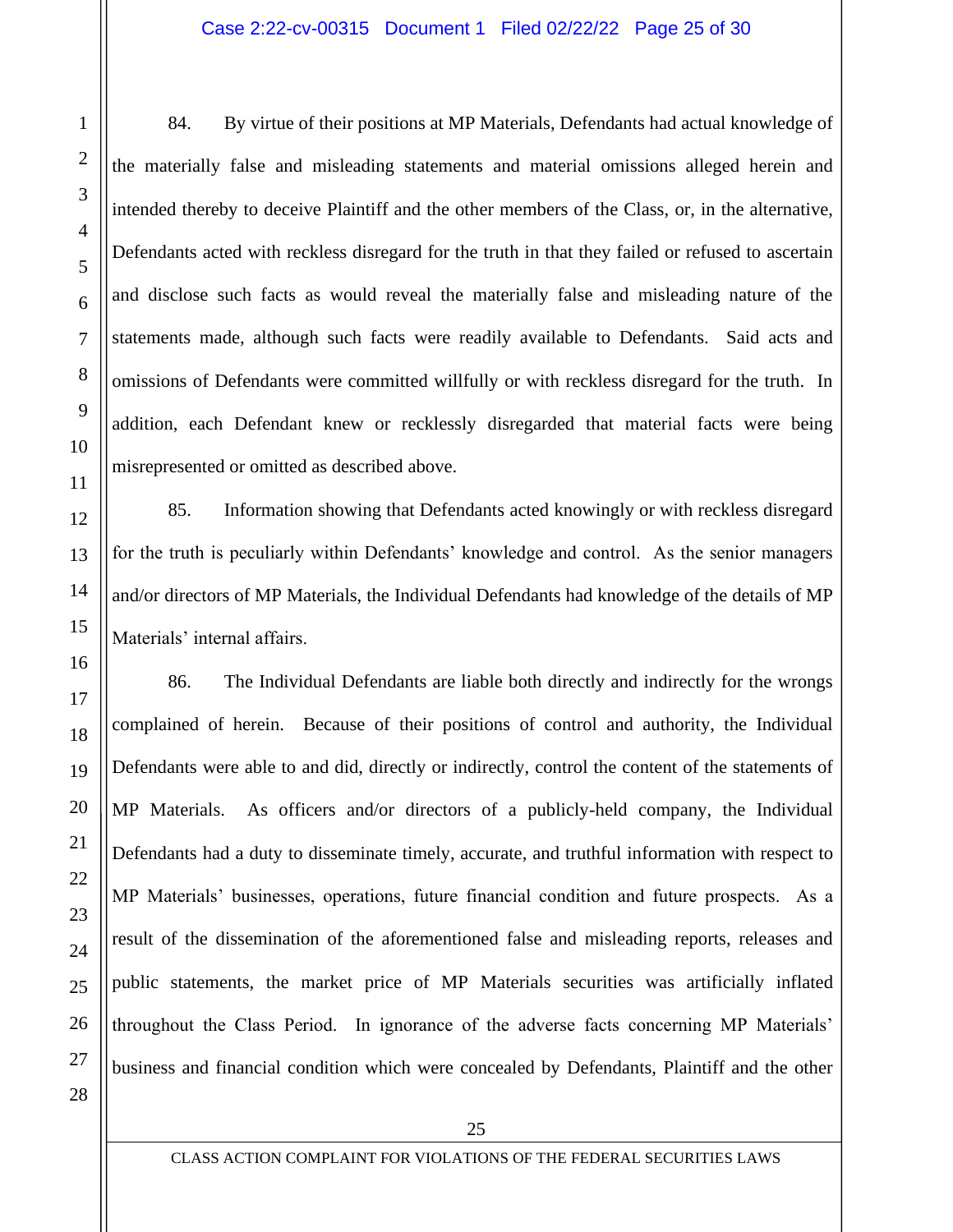#### Case 2:22-cv-00315 Document 1 Filed 02/22/22 Page 26 of 30

members of the Class purchased or otherwise acquired MP Materials securities at artificially inflated prices and relied upon the price of the securities, the integrity of the market for the securities and/or upon statements disseminated by Defendants, and were damaged thereby.

87. During the Class Period, MP Materials securities were traded on an active and efficient market. Plaintiff and the other members of the Class, relying on the materially false and misleading statements described herein, which the Defendants made, issued or caused to be disseminated, or relying upon the integrity of the market, purchased or otherwise acquired shares of MP Materials securities at prices artificially inflated by Defendants' wrongful conduct. Had Plaintiff and the other members of the Class known the truth, they would not have purchased or otherwise acquired said securities, or would not have purchased or otherwise acquired them at the inflated prices that were paid. At the time of the purchases and/or acquisitions by Plaintiff and the Class, the true value of MP Materials securities was substantially lower than the prices paid by Plaintiff and the other members of the Class. The market price of MP Materials securities declined sharply upon public disclosure of the facts alleged herein to the injury of Plaintiff and Class members.

88. By reason of the conduct alleged herein, Defendants knowingly or recklessly, directly or indirectly, have violated Section 10(b) of the Exchange Act and Rule 10b-5 promulgated thereunder.

89. As a direct and proximate result of Defendants' wrongful conduct, Plaintiff and the other members of the Class suffered damages in connection with their respective purchases, acquisitions and sales of the Company's securities during the Class Period, upon the disclosure that the Company had been disseminating misrepresented financial statements to the investing public.

28

1

2

3

4

5

6

7

8

9

10

11

12

13

14

15

16

17

18

19

20

21

22

23

24

25

26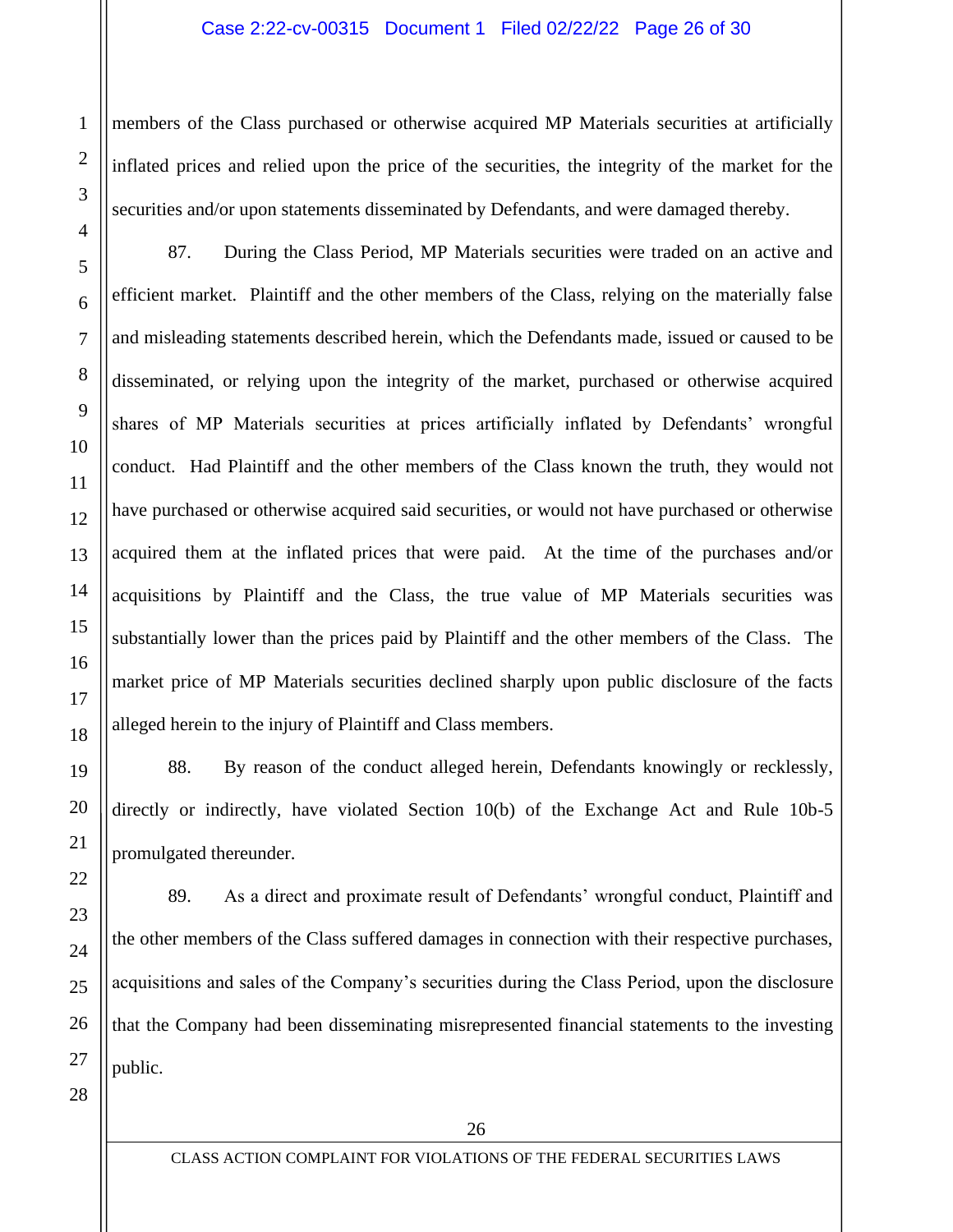## **(Violations of Section 20(a) of the Exchange Act Against the Individual Defendants)**

90. The Plaintiff repeats and re-alleges each and every allegation contained in the foregoing paragraphs as if fully set forth herein.

91. During the Class Period, the Individual Defendants participated in the operation and management of MP Materials, and conducted and participated, directly and indirectly, in the conduct of MP Materials' business affairs. Because of their senior positions, they knew the adverse non-public information about MP Materials' misstatement of income and expenses and false financial statements.

92. As officers and/or directors of a publicly owned company, the Individual Defendants had a duty to disseminate accurate and truthful information with respect to MP Materials' financial condition and results of operations, and to correct promptly any public statements issued by MP Materials which had become materially false or misleading.

93. Because of their positions of control and authority as senior officers, the Individual Defendants were able to, and did, control the contents of the various reports, press releases and public filings which MP Materials disseminated in the marketplace during the Class Period concerning MP Materials' results of operations. Throughout the Class Period, the Individual Defendants exercised their power and authority to cause MP Materials to engage in the wrongful acts complained of herein. The Individual Defendants, therefore, were "controlling persons" of MP Materials within the meaning of Section 20(a) of the Exchange Act. In this capacity, they participated in the unlawful conduct alleged which artificially inflated the market price of MP Materials securities.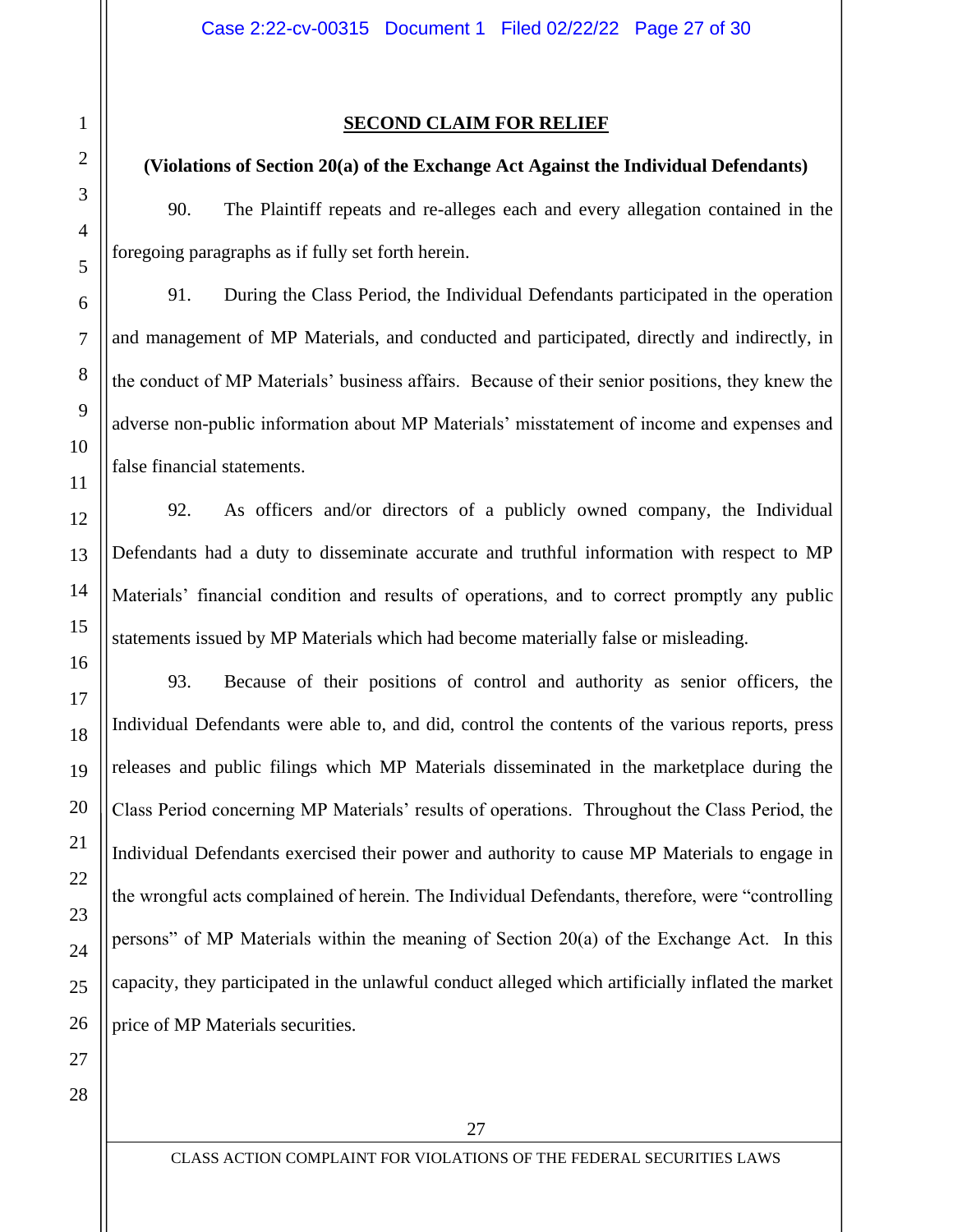94. Each of the Individual Defendants, therefore, acted as a controlling person of MP Materials. By reason of their senior management positions and/or being directors of MP Materials, each of the Individual Defendants had the power to direct the actions of, and exercised the same to cause, MP Materials to engage in the unlawful acts and conduct complained of herein. Each of the Individual Defendants exercised control over the general operations of MP Materials and possessed the power to control the specific activities which comprise the primary violations about which Plaintiff and the other members of the Class complain.

95. By reason of the above conduct, the Individual Defendants are liable pursuant to Section 20(a) of the Exchange Act for the violations committed by MP Materials.

## **PRAYER FOR RELIEF**

**WHEREFORE**, Plaintiff demands judgment against Defendants as follows:

A. Determining that the instant action may be maintained as a class action under Rule 23 of the Federal Rules of Civil Procedure, and certifying Plaintiff as the Class representative;

B. Requiring Defendants to pay damages sustained by Plaintiff and the Class by reason of the acts and transactions alleged herein;

C. Awarding Plaintiff and the other members of the Class prejudgment and postjudgment interest, as well as their reasonable attorneys' fees, expert fees and other costs; and

D. Awarding such other and further relief as this Court may deem just and proper.

28

/ / /

 $111$ 

 $1/1$